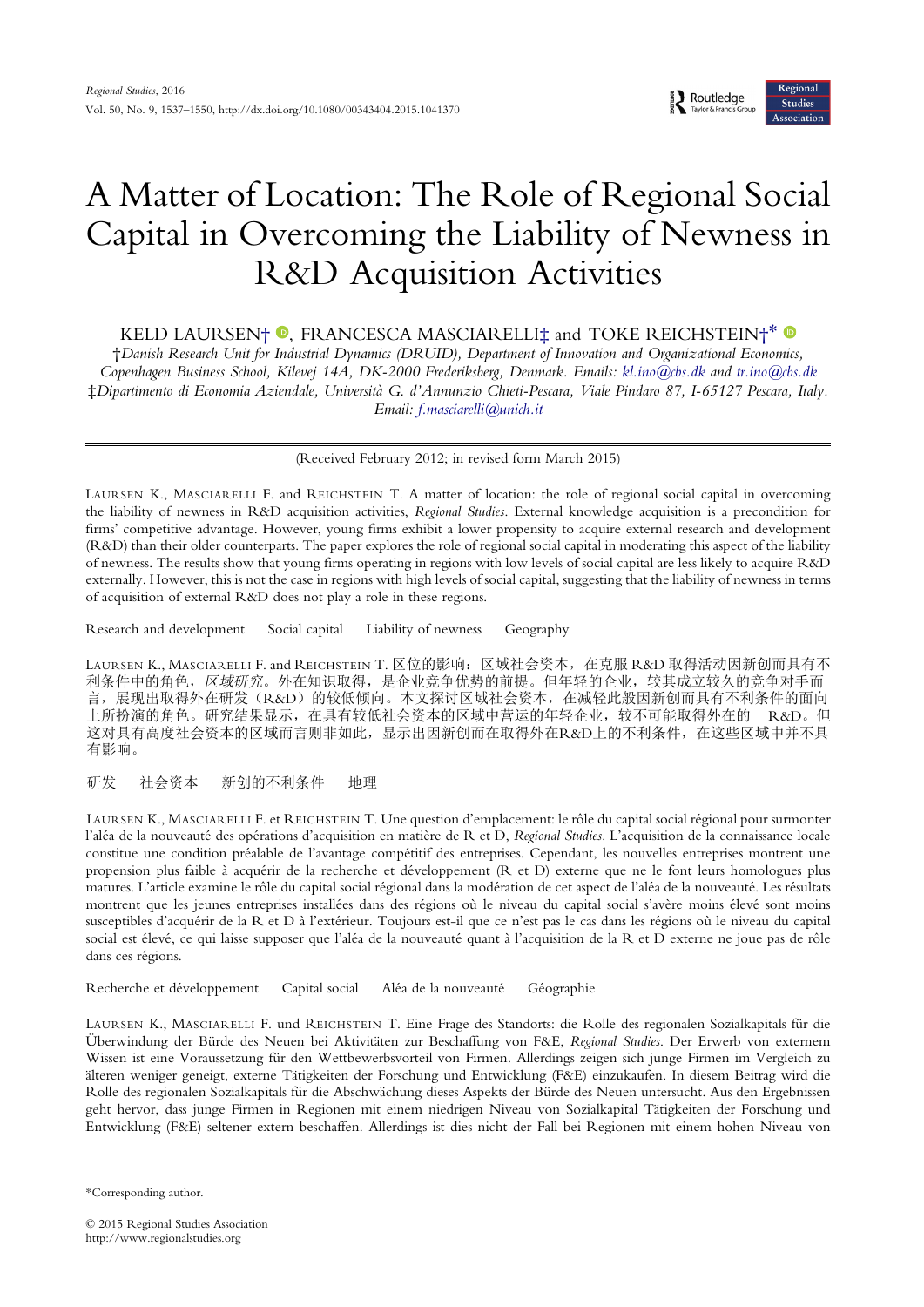1538 Keld Laursen et al.

Sozialkapital, was darauf schließen lässt, dass die Bürde des Neuen hinsichtlich der Beschaffung externer F&E in diesen Regionen keine Rolle spielt.

Forschung und Entwicklung Sozialkapital Bürde des Neuen Geografie

LAURSEN K., MASCIARELLI F. y REICHSTEIN T. Una cuestión de lugar: el papel del capital social regional para superar la desventaja de la novedad en actividades de adquisición de I+D, Regional Studies. La adquisición de conocimiento externo es una precondición para la ventaja competitiva de las empresas. Sin embargo, las empresas jóvenes muestran una tendencia más baja a adquirir investigación y desarrollo (I+D) externos que sus homólogas más maduras. En este artículo analizamos el papel del capital social regional a la hora de mitigar este aspecto de la desventaja de la novedad. Los resultados muestran que las empresas jóvenes que trabajan en regiones con bajos niveles de capital social suelen adquirir menos I+D externamente. Sin embargo, este no es el caso en las regiones con altos niveles de capital social, lo que indica que en estas regiones la desventaja de la novedad en términos de adquisición de investigación y desarrollo externos no desempeña un papel significativo.

Investigación y desarrollo Capital social Desventaja de la novedad Geografía

JEL classifications: C24, O32, R11

#### INTRODUCTION

Firms have a higher probability of failing when they are young. STINCHCOMBE [\(1965](#page-13-0)) coined the term 'liability of newness' to refer to younger firms' disadvantage compared with their older counterparts. Young firms have to devote resources to acquiring the abilities to operate a business and developing new organizational capabilities (HENDERSON, [1999;](#page-12-0) ZHANG and WHITE, [2013](#page-13-0)). The challenge for young firms is to find ways to nullify their disadvantages. CEFIS and MARSILI ([2005\)](#page-11-0) suggest innovation as an important solution to the liability of newness. Scholars agree that firms that invest in research and development (R&D) are more likely to introduce new products, and obtain more patents and licenses (COHEN and LEVINTHAL, [1990](#page-11-0); GREVE and TAYLOR, [2000](#page-11-0)). While traditionally investment in internal R&D has been a crucial source of innovation, it is not the only one: firms can leverage resources and knowledge from competitors, suppliers and other agents through contractual arrangements such as R&D agreements (LEONE and REICHSTEIN, [2012](#page-12-0); LOVE and ROPER, [2001](#page-12-0); PISANO, [1990](#page-13-0)). Exploiting external R&D represents an efficient way to achieve high innovation performance (CASSIMAN and VEUGELERS, [2006;](#page-11-0) GRIMPE and KAISER, [2010](#page-11-0); LAURSEN et al., [2012a](#page-12-0)), and since young firms are under pressure to seek ways to innovate, one possibility is to invest in external R&D.

However, young firms can find it difficult to acquire knowledge from outside. Trust is a prerequisite for knowledge transfer agreements and stable professional relationships (NGUYEN and ROSE, [2009\)](#page-12-0), and is a resource that takes effort, time and experience to build. By definition, young firms are disadvantaged in relation to time and experience, and therefore face substantial barriers to the potentially valuable acquisition of knowledge from external sources. Young firms' difficulties in forging knowledge transfer agreements stem from organizational issues such as lack of reputation, absence of internal routines and low levels of general management skills (STINCHCOMBE, [1965](#page-13-0)). While numerous

studies (e.g., KOR and MISANGYI, [2008](#page-12-0); ZHANG and WHITE, [2013\)](#page-13-0) discuss the strategies that allow firms to escape the liability of newness, the present authors are not aware of work that investigates the role of economic geography in this context.

The economic geography literature highlights how geographical proximity promotes social interactions among local actors. In turn, these social interactions allow knowledge transfer (HAUSER et al., [2007](#page-12-0); MALECKI, [2012\)](#page-12-0). This is confirmed in studies of networked firms in industrial districts in the 'Third Italy' (SAMMARRA and BELUSSI, [2006](#page-13-0)), and work on regional clusters (IAMMARINO and MCCANN, [2006](#page-12-0)), innovative milieux (CAMAGNI, [1995](#page-11-0)), innovation systems (COOKE et al., [1997\)](#page-11-0), and learning regions (HAUSER et al., [2007](#page-12-0)). Consistent with these traditions, this article takes a regional social capital perspective and argues that the population of a region's collective social interactions can foster knowledge transfer and, in turn, increase the probability of young firms' acquiring external knowledge. A social capital perspective includes aspects that inform those interactions such as trust, social norms, obligations and shared communication codes (NAHAPIET and GHOSHAL, [1998\)](#page-12-0). This paper follows GUISO et al. ([2011](#page-12-0)) and defines regional social capital as persistent shared values and beliefs within a geographically constrained area that ultimately induce cooperative social behaviour and a willingness to act collaboratively. Managers and employees of firms operating in regions with high levels of social capital are more likely to connect with socially distant and diverse individuals (KWON et al., [2013](#page-12-0); PUTNAM, [2001\)](#page-13-0). Regional social capital acts as a 'channel' that facilitates the exchange of information and promotes the formation of knowledge exchange agreements within a geographical location (LAURSEN et al., [2012b\)](#page-12-0). High levels of regional social capital may allow even young firms easier access to different pools of knowledge and new technologies, which in turn favours innovation activities. Thus, regional social capital can moderate the liability of newness.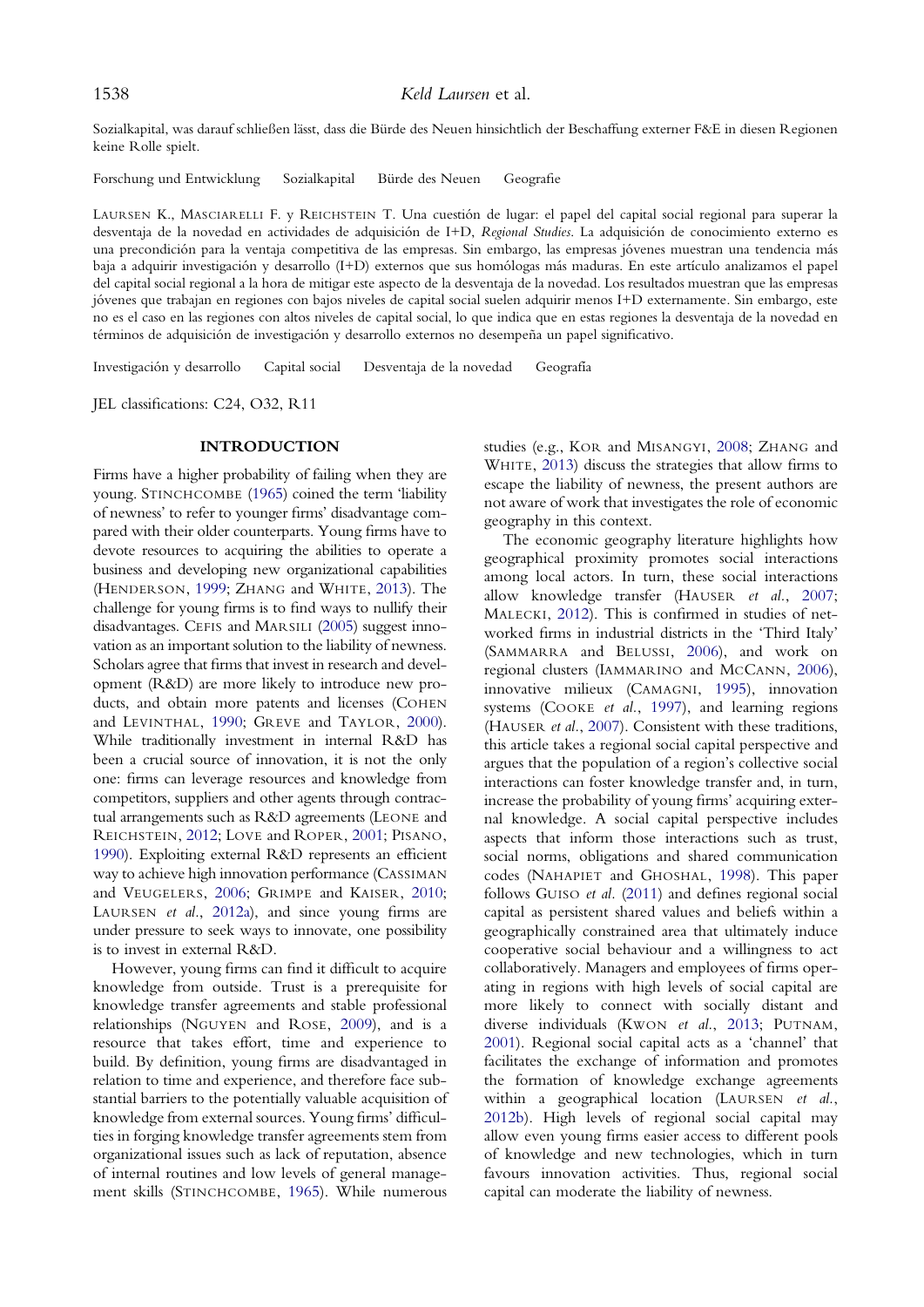The central argument is that geographically bounded social capital eases access to external knowledge since the effort required to set up these embedded ties is significantly lower in contexts with high levels of regional social capital. Firm age plays a secondary role in the likelihood of acquiring new knowledge from external partners in high as opposed to low social capital regions. Empirically, the data come from Italian datasets that provide information on geographically bounded social capital and acquisition of external R&D which cover 4529 Italian manufacturing firms. Firms' R&D activities are modelled using a nested logit approach since it is assumed that firms' engagement in external R&D activities is the result of a two-nested structure: first, the firm's choice of whether or not to engage in R&D; and second, whether this R&D should be performed exclusively in-house, or bought partly from outside the firm's boundaries. One finding is that social capital moderates the relationship between firm age and acquisition of external R&D, so young firms are more likely to acquire external R&D in high social-capital geographic environments. Indeed, it is only in regions with low levels of social capital that the liability of newness is observed, in the sense of young firms being less likely than mature firms to acquire external R&D. Accordingly, this paper contributes to the ongoing debate in economic geography about the importance of firm- and region-specific factors for understanding firm behaviour (e.g., BEUGELSDIJK, [2007](#page-11-0); STERNBERG, [2001\)](#page-13-0).

## PREVIOUS LITERATURE

Young firms are particularly likely to fail because age is a determinant of the development of high levels of reliability and accountability in firm performance, internal routines and structures (NELSON and WINTER, [1982](#page-12-0)). Prospective partners often rely on track records when evaluating a potential firm collaborator. However, by definition, young firms have no track record and need to overcome information asymmetry problems (CERTO et al., [2001\)](#page-11-0), signal the presence of effective monitoring (DEUTSCH and ROSS, [2003\)](#page-11-0), and compensate for lack of experience and reputation (HONIG et al., [2006](#page-12-0)).

Social capital may represent an external contingency that moderates the liability of newness. This expectation is grounded in two theoretical perspectives: the relational view of the firm and social capital theory. The relational view of the firm posits that a firm's critical resources which are embedded in inter-firm resources and practices, often span firm boundaries (DYER and SINGH, [1998](#page-11-0)). New firms compensate for human and financial capital deficits by relying on social capital; friends and acquaintances can use their ties to spread information about the new firm (BRUDERL and PREISENDORFER, [1998\)](#page-11-0). Also, entrepreneurs tend to

rely on pre-existing networks to obtain advice and feedback on ideas (ELFRING and HULSINK, [2003\)](#page-11-0) in order to increase the likelihood that their ventures will survive (BRUDERL and PREISENDORFER, [1998\)](#page-11-0). However, this rich literature says little about the role of geographically bounded social capital. This type of social capital is crucially important; it is widely acknowledged that face-to-face contact required for the transfer of knowledge (LAWSON and LORENZ, [1999\)](#page-12-0) is facilitated by geographical proximity (MORGAN, [2004](#page-12-0)).

Geographically bounded social capital captures aspects of the firm's context that create the opportunities for knowledge exchange. The 'geographic view' of social capital was introduced by PUTNAM et al. ([1993](#page-13-0)) who looked at social capital as a geographically bounded mechanism that promotes knowledge diffusion through informal interactions. Their work was succeeded by contributions focusing on the relationship between social capital and economic performance (GUISO et al., [2004](#page-12-0); KNACK and KEEFER, [1997](#page-12-0)), and numerous works that claim that social interactions in a geographically bounded area facilitate learning, knowledge diffusion and relationship formation (PARK, [1926;](#page-12-0) SAXENIAN, [1994;](#page-13-0) SORENSON and STUART, [2001](#page-13-0)).

# DEVELOPMENT OF HYPOTHESES

## New firm liability in the search for knowledge

To innovate, firms need to relate to different sources, and to search for opportunities (SCHUMPETER, [1942/](#page-13-0) [87;](#page-13-0) TUSHMAN and ROSENKOPF, [1992\)](#page-13-0). One of the firm mechanisms used in this search for new opportunities is investment in R&D (COHEN and LEVINTHAL, [1990;](#page-11-0) GREVE and TAYLOR, [2000\)](#page-11-0). Firms cannot rely exclusively on internal sources and need to combine them with external sources of technical expertise to become successful (e.g., LAURSEN et al., [2012a](#page-12-0)).

There are many reasons why new firms may find it difficult to acquire external R&D. First, it is difficult for new firms to signal to other resource holders, their worth in terms of resources and knowledge, which in turn, limits start-ups' access to additional resources. Second, firm reputation is built over time, and in collaborating with new organizations resource holders assume some risk which may make external partners hesitant about providing resources to new firms. Third, as COHEN and LEVINTHAL [\(1990,](#page-11-0) p. 131) point out, firms searching for external partners need to be able to recognize and evaluate external knowledge. Lack of diversified activities is a characteristic of most new firms, which makes it more difficult for them to track down complementary partners. Thus, in sum, the liability of newness generally hampers young firms in their quest to acquire R&D externally:

Hypothesis 1: Acquisition of external research and development (R&D) is positively related to firm age.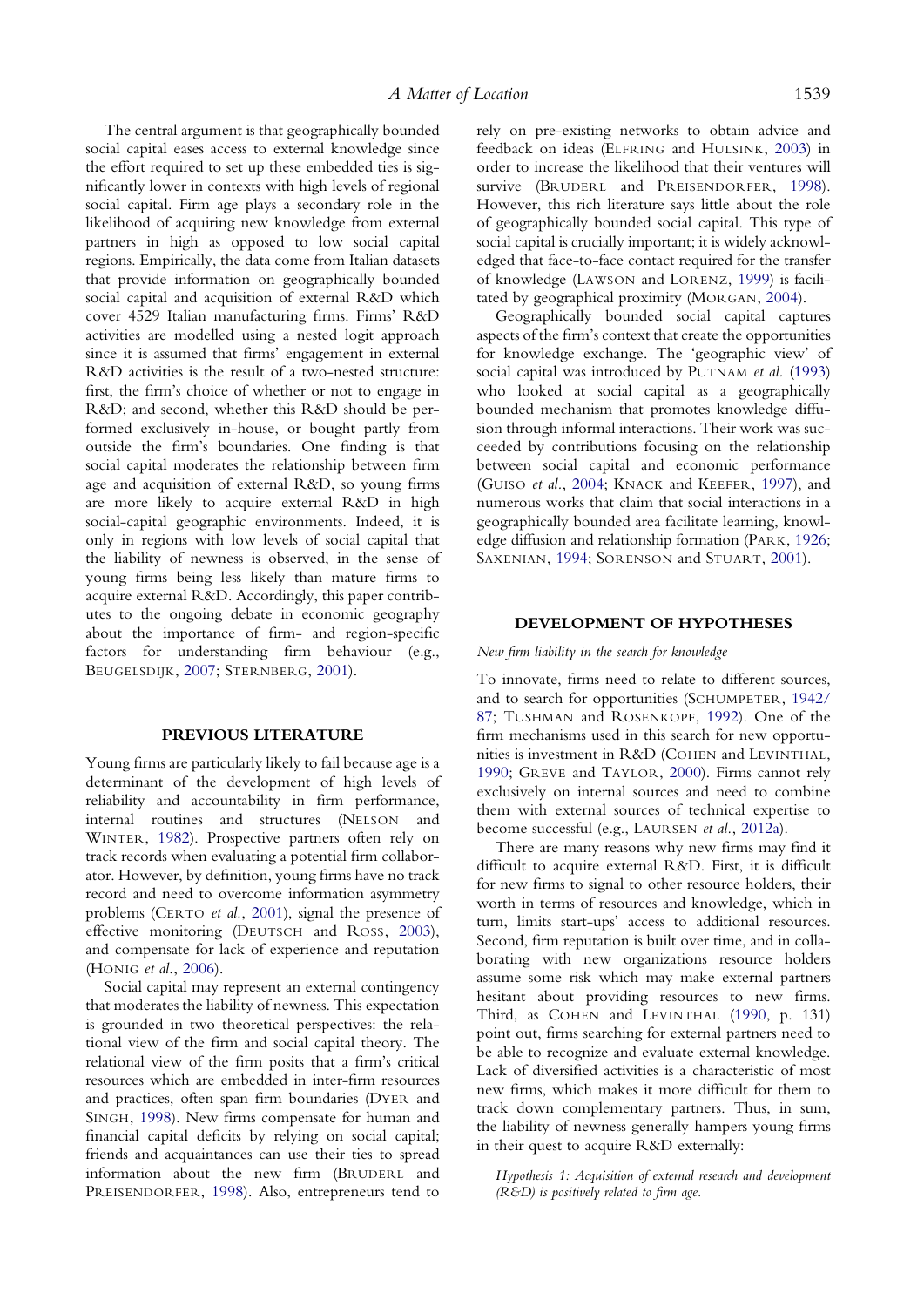# Effects of social capital on the liability of newness

The strategy implemented by the firm can be heavily influenced by the social structure of the context in which the firm is embedded (BURT, [1992](#page-11-0); COLEMAN, [1988](#page-11-0); GRANOVETTER, [1973;](#page-11-0) UZZI, [1997\)](#page-13-0). Geographically bounded social capital is one such context and operates through three related yet different effects. First, there is the collaboration inducing effect of regional social capital. At the outset, both the acquirer and the supplier of external R&D will likely have private knowledge and information about the ongoing R&D project, and it may be difficult ex ante to specify precisely in the contract the outcome of the R&D in question (PISANO, [1990](#page-13-0)).

On the one hand, the R&D supplier firm can exploit this situation to obtain economic advantage through a hold-up behaviour (LOVE and ROPER, [2002](#page-12-0)). In this case it might be advantageous for the R&D-acquiring firm to accept new – and significantly worse – terms of delivery, given that, in many cases, the alternative (cancelling the R&D project which may be connected to internal R&D efforts) could be catastrophic. On the other hand, outsourcing of R&D often requires the exchange of knowledge between the contractual partners (OSBORN et al., [1998](#page-12-0)) and the acquiring firm may not be able to specify its specific needs and its knowledge of the complementary technologies under its control. The acquiring firm's lack of competence can make it difficult for the supplier to deliver the appropriate technology. In addition, if the acquiring firm cannot meet its financial obligations in relation to payment for the externally performed R&D, this can expose the R&D supplier to hold-ups or refusal by the acquiring firm to pay the full costs of the R&D activity. In those cases, it may be advantageous for the R&D supplying firm to accept new, less favourable transaction terms given that the alternative might be owning a technology that has few or no alternative uses.

These uncertainties result in a dysfunctional market characterized by low transaction frequency. High levels of regional social capital can provide supplier and acquirer firms with potential resources and information, and an environment that facilitates risk taking while also reducing the need for formal control (OUCHI, [1980](#page-12-0)). In the presence of localized social capital, the threat of hold-ups for the two firms involved in a transaction is likely to be reduced because of the higher levels of shared information due higher regional social capital.

In defining its knowledge-creation strategy, a firm decides whether to engage in R&D activities in the context of the threats and opportunities in its environment (COHEN and LEVINTHAL, [1989](#page-11-0)). The behavioural theory of the firm (CYERT and MARCH, [1963\)](#page-11-0) emphasizes that organizations choose among available solutions in a search and evaluation process. Alternative solutions compete (OCASIO, [1997\)](#page-12-0), and the solutions

external to the firm are identified through relationships with earlier adopters, consultants or suppliers. A cooperative context increases the stock of solutions available to the firm, increasing the possibilities to access more fine-grained information about the competencies, needs and reliability of possible partners (KRAC-KHARDT, [1990](#page-12-0); POWELL et al., [1996](#page-13-0)). Social capital may help the firm to locate and evaluate opportunities (ELFRING and HULSINK, [2003](#page-11-0)). Moreover, in a region with high levels of social capital, the entrepreneur is more likely to have some established relationships and some reputation that will secure tangible commitments from otherwise sceptical resource holders (STUART and SORENSON, [2003\)](#page-13-0) such as suppliers of R&D. When a regional context presents a variety of social connections, it is easier to obtain information about external partners that can deliver R&D.

The second effect is the appropriability effect. In general, external actors are more willing to share knowledge in a context characterized by a high level of social capital which facilitates the transmission of more sensitive and richer information (KRACKHARDT, [1990\)](#page-12-0). In fact, the effectiveness of external knowledge acquisition depends on the willingness of other actors to share useful information and resources (DYER and SINGH, [1998](#page-11-0); YLI-RENKO et al., [2001\)](#page-13-0). The social capital literature argues that social capital has a positive effect on knowledge transfer, influencing the willingness of individuals to dedicate time and effort to cooperation with others (COLEMAN, [1988](#page-11-0); GRANOVETTER, [1985\)](#page-11-0). Trust provides confidence that the knowledge shared will not be appropriated or misused (KRACKHARDT, [1990](#page-12-0); MCEVILY et al., [2003](#page-12-0)).

All companies, including young firms, acquire knowledge from other firms through 'ingoing spillovers'. However, it is necessary to guard against the damaging effects of 'outgoing spillovers' (CASSIMAN and VEUGELERS, [2002\)](#page-11-0). When the focal firm acquires R&D from another firm, it may have to disclose some of its own knowledge in order to be able to specify the type of technology it wants to develop (GRIMPE and KAISER, [2010](#page-11-0)). The firm providing the R&D could exploit this knowledge and use it for its own ends (and might also appropriate part of the technology it is being paid to develop). Young high-technology firms are especially vulnerable to outgoing spillover problems because they rely on just one or very few technologies (GANS and STERN, [2003\)](#page-11-0). However, in local environments characterized by high levels of social capital, concern over outgoing spillovers may be smaller since accounts of knowledge theft are likely to spread rapidly as a result of the high degree of social connectedness. Thus, breaching an explicit or implicit agreement is likely to be heavily penalized by the external regional environment (GULATI, [1995,](#page-12-0) terms this phenomenon 'deterrence-based trust').

The third mechanism is the communication effect. Sharing the same localized communication codes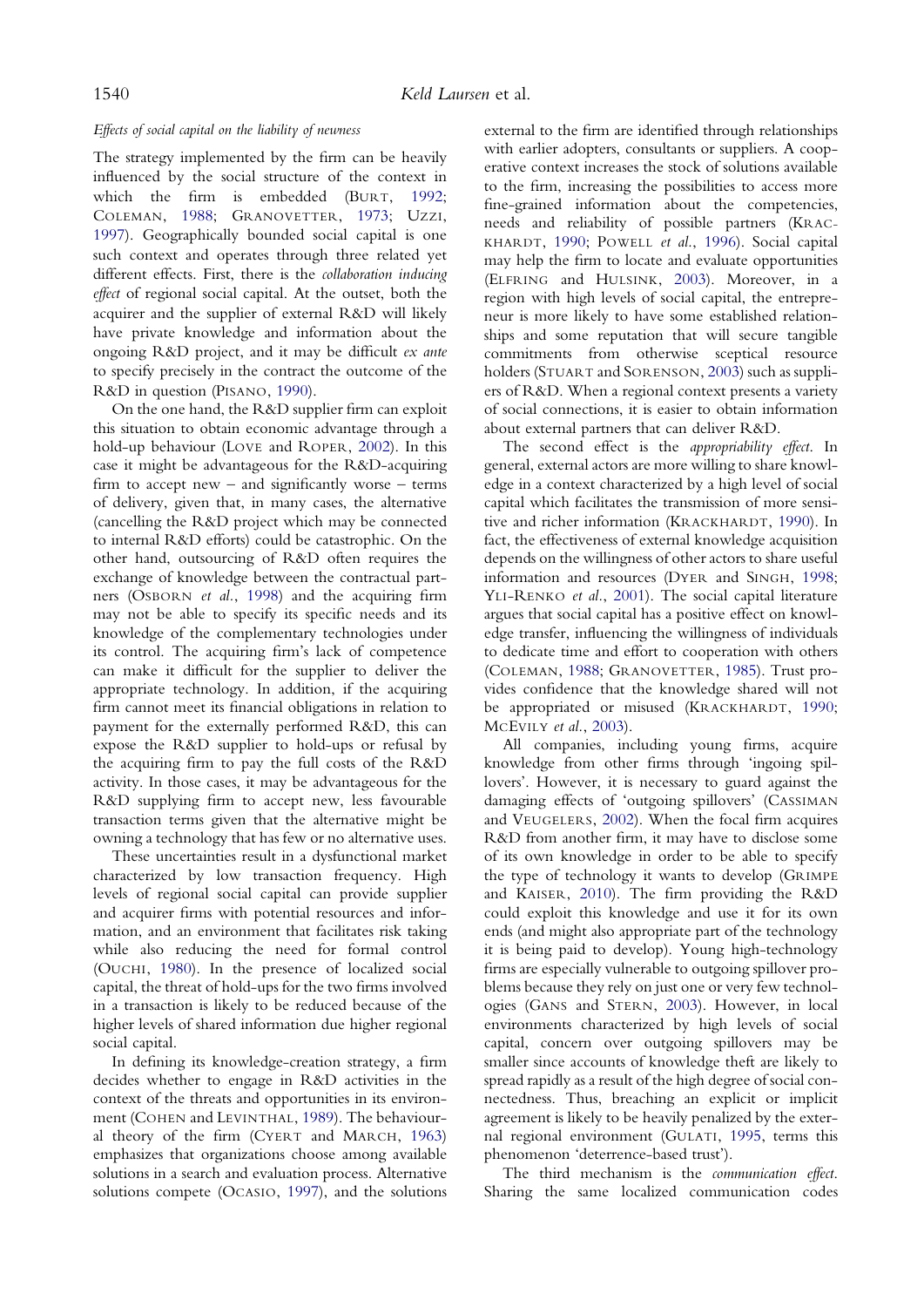makes it easier for firms to cooperate over complex projects such as R&D. Regional social capital enables shared language and meaning which facilitate access to information and resources. GULATI ([1995](#page-12-0)) argues that a degree of familiarity with partners promotes reciprocal understanding. Following NAHAPIET and GHOSHAL [\(1998\)](#page-12-0), it is argued here that geographical areas that are rich in social capital are the locus of a shared language and norms that facilitate knowledge diffusion. Social capital promotes relationships that are stable and productive over time and increases relation-specific common knowledge. In turn, this improves knowledge flows by accelerating the sharing of ideas and feedback. Thus, the liability of newness in general hampers young firms in their quests to acquire R&D externally, but this effect is reduced in geographical contexts with high levels of social capital. In sum, collaboration inducing, appropriability, and communication effects all support the following hypotheses:

Hypothesis 2a: Firms operating in settings associated with high levels of regional social capital are more likely to acquire R&D externally than similar firms operating in settings associated with low levels of regional social capital.

Hypothesis 2b: The liability of newness in the acquisition of external R&D plays a role in low but not high social capital regions.

## DATA AND METHODOLOGY

#### Data

The article builds on a dataset created by merging data collected by the Italian Bank Group Unicredit-Capitalia for a sample of Italian manufacturing firms, with regional data collected by the Italian Institute of Statistics (ISTAT). The data refer to the three-year period 2001– 03. The Unicredit-Capitalia survey response rate was 28.5% and the sample obtained was representative of Italian manufacturing firms across four macro-regions (i.e. north-west, north-east, centre and south), PAVITT [\(1984\)](#page-12-0) sectors (i.e. supplier dominated, scale intensive, science based and specialized supplier), and firm sizes (11–20, 21–50, 51–250, 251–500 and more than 500 employees) (CAPITALIA, [2005](#page-11-0)). The analysis relies on 3270 observations after deleting a small number with missing values for one or more variables.

The regional ISTAT data collected in 1999 provide information on the features of the social relationships among citizens in the firm's home region that define social capital. The aim is to capture the social features of the sub-national regions that comprise Italy. In 1999, the response rate was 82.5%. Data were aggregated into 21 regions corresponding to the Nomenclature of Territorial Units for Statistics level 2 (NUTS-2).

Two separate data sources are used for the dependent variable and one of the two main independent variables (regional social capital). The other independent variable

is firm age, which is objectively observable. Therefore, most problems related to common method bias are avoided, although it might affect the control variables and the dependent variable. However, a Harman's one-factor test on the firm-level variables to examine whether common method bias might be augmenting some of the relationships detected did not indicate the presence of such bias.

Dependent variable. The Unicredit-Capitalia survey provides information on firms' R&D investments by asking respondents whether they invest in R&D activities, and what percentage of R&D is acquired externally. Based on these questions, a three-level dependent variable with the following outcomes was constructed (1) Does Not Invest in R&D, (2) Internal R&D Only or (3) External R&D. Empirically, 114 firms that invest exclusively in external R&D and 616 firms that invest both internally and externally are observed. For simplicity, these are grouped into one category, labelled external R&D. Among firms that invest in both internal and external R&D, an average of 42% of this investment was external. Although firms' internal and external R&D investments are continuous variables, both exhibit skewed distributions, with many firms showing zero R&D investments. A total of 54% of firms engage in neither internal nor external R&D activities. It was decided to use discrete dependent variables given the non-normality of these distributions.

Independent variables. The analysis uses two independent variables. First, firm age is considered as the measure of the liability of newness. Age is measured in logarithmic terms as the number of years since the firm was founded. Second, Regional Social Capital is considered. Membership in informal and formal associations and networks is commonly used to measure social capital (WOOLCOCK and NARAYAN, [2000](#page-13-0)). In line with previous empirical studies on social capital (BEUGELSDIJK and SCHAIK, [2005;](#page-11-0) HAUSER et al., [2007;](#page-12-0) LAURSEN et al., [2012a\)](#page-12-0), the measure of social capital proposed aims at capturing elements of the firm's context that indicate strong social ties and local participation in social associations (PUTNAM et al., [1993\)](#page-13-0). Eight regional items were selected. Three (i.e. Meeting friends regularly; Social meetings; and Satisfaction with relationships with friends) provide a measure of the networking activities of citizens related to socializing with friends (PUTNAM, [2000\)](#page-13-0), and five (i.e. Participation in cultural associations; Participation in voluntary associations; Money donations to associations; Participation in non-voluntary organizations; and Number of voluntary associations per region) capture local involvement in social associations.

The literature shows that the 21 Italian regions represent an appropriate unit of analysis compared with the alternative of provinces. In a variance component analysis with random effects, LAURSEN et al. ([2012a](#page-12-0)) show that there is much larger variance among Italian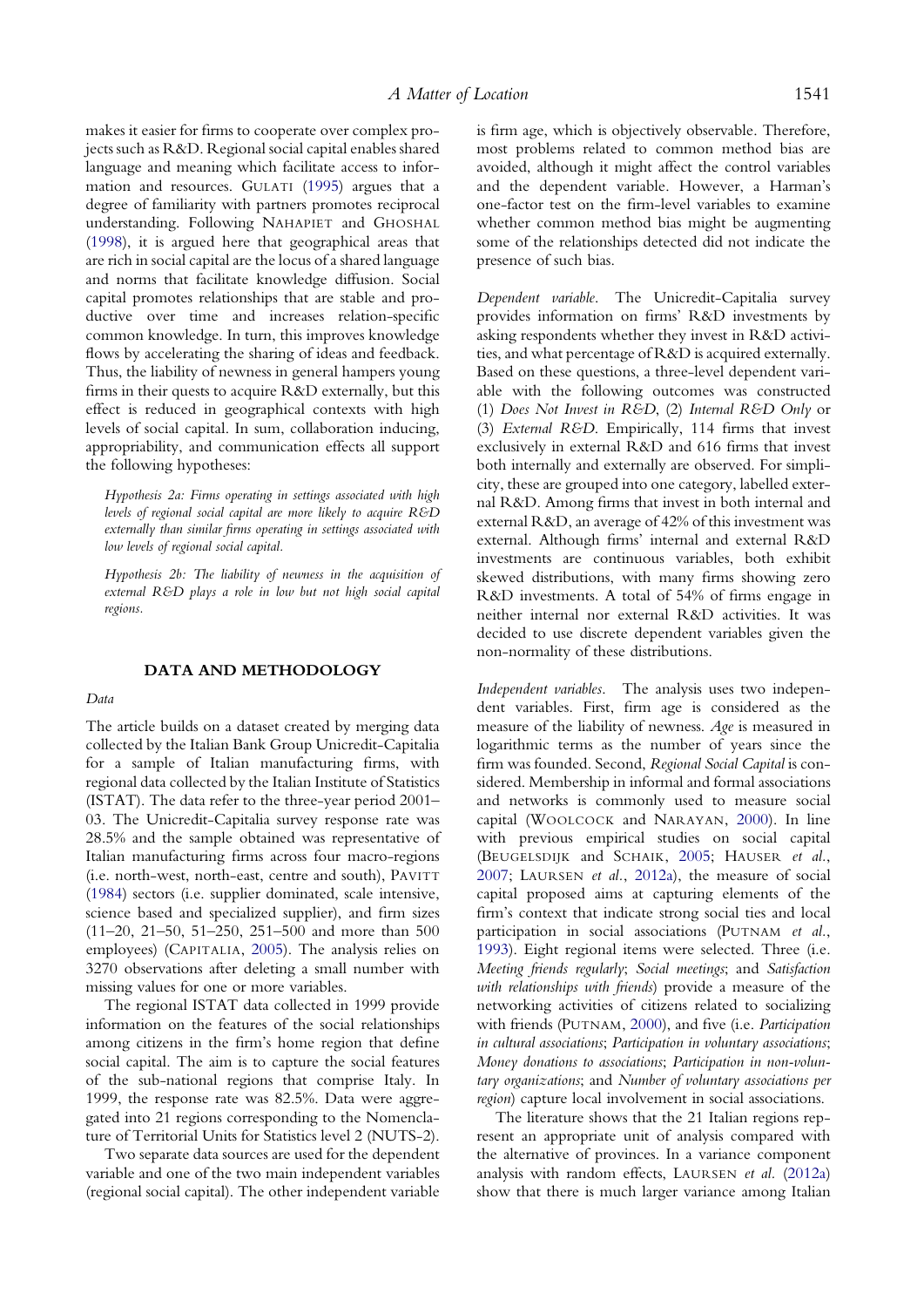regions than among provinces within regions (103 provinces in 21 regions) in relation to variables for social capital. Moreover, the data at the level of the 21 Italian regions arguably are better than the available provincial-level data for measuring social capital, hence the choice of the regional rather than the provincial level. However, a robustness check is conducted in the Results section using the available province-level data.

The chosen items used to measure social capital were selected based on multiple considerations. First, they measure the level of social relationships among citizens as reflected by participation in networks, participation in the community and involvement of citizens in associations, rather than outcomes such as perceived levels of trust. Those outcomes are more difficult to measure empirically. Second, the measures are representative of a very large underlying population and allow measurement of the social features of entire regions. Third, they reflect the breadth of social ties, an essential element of social capital theory. Fourth, they are in line with Putnam's (PUTNAM, [2000;](#page-13-0) PUTNAM et al., [1993\)](#page-13-0) proposed measurement of social capital and with other empirical studies of social capital (BEUGELS-DIJK and SCHAIK, [2005;](#page-11-0) HAUSER et al., [2007](#page-12-0); LAURSEN et al., [2012a\)](#page-12-0).

Principal component analysis (PCA) is used to estimate the degree to which a common underlying structure can be identified. The widely used KAISER [\(1960\)](#page-12-0) criterion is adopted in this context. Among the eight items, only one component with an eigenvalue greater than 1 (eigenvalue  $=$  5.99) was extracted. This component (i.e. regional social capital) explains 75% of the total variance and appears to capture both strong ties and social associations. The analysis suggests that the variables are interrelated which allows them to be captured in one latent construct. Table 1 presents the PCA factor loadings.

Table 1. Results of principal component analysis at the regional level

|                                                 | Component 1: Regional<br>social capital |               |  |
|-------------------------------------------------|-----------------------------------------|---------------|--|
|                                                 | Factor<br>loading                       | Communalities |  |
| Participation in cultural associations          | 0.938                                   | 0.910         |  |
| Participation in voluntary<br>associations      | 0.908                                   | 0.680         |  |
| Participation in non-voluntary<br>organizations | 0.912                                   | 0.950         |  |
| Number of voluntary associations<br>per region  | 0.849                                   | 0.900         |  |
| Money donated to associations                   | 0.936                                   | 0.770         |  |
| Meeting friends regularly                       | 0.727                                   | 0.600         |  |
| Social meetings                                 | 0.880                                   | 0.650         |  |
| Satisfaction with relationships with<br>friends | 0.745                                   | 0.700         |  |



Fig. 1. Level of social capital across Italian regions

An item-test correlation shows that each item is correlated with the overall scale. Individual correlations range from 0.74 to 0.94. An item-rest correlation highlights that each item is correlated with a scale computed from the other seven items, ranging from 0.67 to 0.91. Thus, convergent validity is confirmed. In addition, Cronbach's alpha, computed to check the correlation between the observed and the true values, is equal to 0.94, above the widely accepted threshold of 0.70, and therefore demonstrating good internal consistency of the measure. Fig. 1 shows how the measure of social capital varies across Italy. Social capital is higher in the north of Italy (especially in the north-east), weaker in the centre and very weak in the south.

Control variables. In order to avoid the possibility of the results being due to firm-, industry- or geographyspecific differences, controls are included at each level of aggregation:

. Firm-specific controls. Large firms are more likely to pursue formalized R&D activities (COHEN and KLEPPER, [1996](#page-11-0); SCHERER, [1965\)](#page-13-0). Accordingly Firm Size is controlled for, measured as the number of employees. The ability to draw on other entities within the same corporate structure may have a positive effect on firm's external R&D acquisition. Therefore, belonging to a Corporate Group is controlled for. Export Intensity is controlled for, measured as the ratio of foreign to total sales, since firms exhibiting export capabilities may be more attractive to external partners. Also, since attention to user needs is important for a successful R&D strategy (VON HIPPEL, [1988](#page-13-0)), a dummy variable is included for a firm policy of exploiting Customer Satisfaction. To proxy for Firm Human Capital, the percentage of employees with degrees is controlled for. Finally, firm openness is proxied by the dummy variable Patent Acquisition to control for whether the firm has participated in the international market for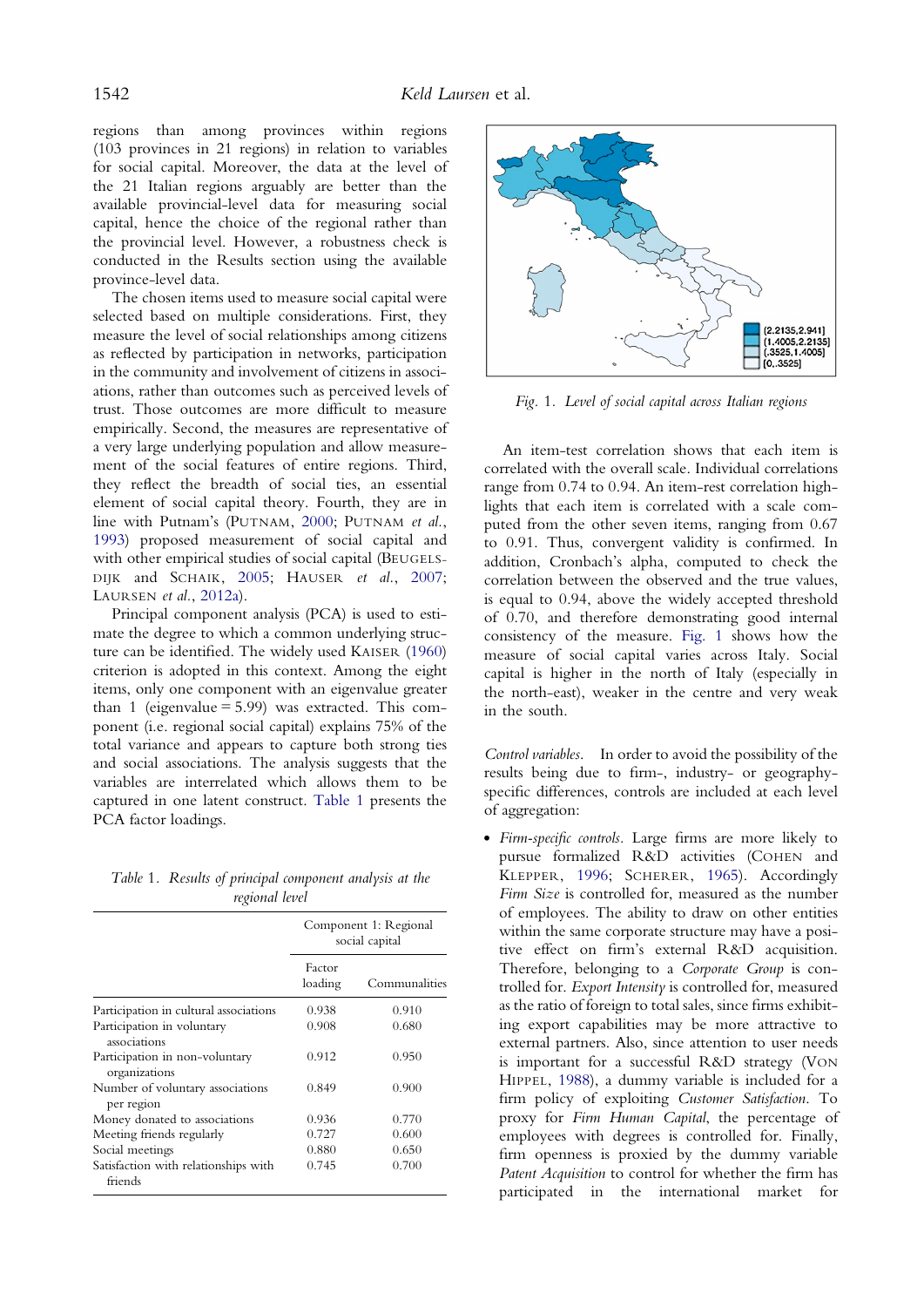

Fig. 2. Nesting structure of the implemented strategy

technology by acquiring a patent or a licence in a foreign country.

- . Industry-specific controls. To account for industry differences in R&D activities, Industry R&D intensity is included in addition to four dummies for PAVITT's [\(1984\)](#page-12-0) sectors: Supplier-Dominated, Scale-Intensive, Science-Based and Specialized Supplier.
- . Regional-specific controls. To capture regional technological characteristics, private firms' R&D expenditure as a percentage of regional GDP (Regional Private R&D/GDP) is included. To proxy for the regions' economic activities the Herfindahl Index of Industry Concentration by region is included, which is measured using industry sales data for 38 industries in each region. To control for region size, Regional Population, measured using the logarithm of the number of residents in the given region, is added. Finally, Labor Productivity is included to account for regional development, measured as value added per employee.

## Econometric method

The dependent variable is a three-level categorical variable. Following HAUSMAN and MCFADDEN [\(1984](#page-12-0)), the theoretical mechanisms underlying the research question being investigated are considered. Logically, the three outcomes of the dependent variable can be categorized into two main groups: the firms choosing a proactive innovation-based strategy (to generate competitive advantage through R&D investment in innovative outputs), and those choosing strategically not to invest in purposeful innovation efforts. The former group includes the outcomes for the two dependent variables Internal R&D Only and External R&D. This suggests that these two outcomes have some common features, and are fairly well correlated compared with the third possible outcome, Does Not Invest in R&D. External R&D investments are often perceived as an extension of in-house R&D activities, and a response to shorter product life cycles. Rather than being considered outsourcing, external R&D is often considered to be a joint, interactive effort to achieve more effective innovation (MOLS, [2005\)](#page-12-0). These arguments suggest that the three levels are nested, and that two out of the three are likely to be nested in a common strategy in which R&D is considered central.

A nested logit estimation technique is applied.<sup>1</sup> This model configures the decision process as a nested structure by grouping alternatives into subgroups (nests) such that the independence of irrelevant alternatives (IIA) assumption is valid for each subgroup (TRAIN, [2003\)](#page-13-0). Fig. 2 provides an overview of the model specification depicting the asymmetric nature of the data. In Fig. 2,  $X_1$  is a vector of the explanatory variables in the upper nest and  $X_2$  is a vector of the explanatory variables in the lower nest. Interaction effects are used to implement this asymmetric specification (e.g. DRUCKER and PURI, [2005](#page-11-0)). Note that the nested logic technique does not assume a specific sequential outcome of the firm strategy.

To investigate whether the 'liability of newness' is moderated by social capital, the model was run three times: on the full sample of firms and on two split samples based on the regions where the firms are located. The two subsamples are defined by the quartiles investigating firms operating in regions that are among the upper 75% in terms of social capital (high social capital), and firms operating in regions that are among the lower 25% in terms of social capital (low social capital).

#### **RESULTS**

#### Main results

[Table 2](#page-7-0) reports the descriptive statistics of the variables included in the model, and the associated Pearson correlation coefficients of the reshaped data. None of the correlations is very high, ruling out the possibility of multicollinearity. [Table 2](#page-7-0) shows that 54% of the observations made no investment in R&D, 24% invested in internal R&D only and 22% invested externally.

[Table 3](#page-8-0) presents the results of the nested logit regressions. Model I contains the results for the total sample across both low and high social capital regions.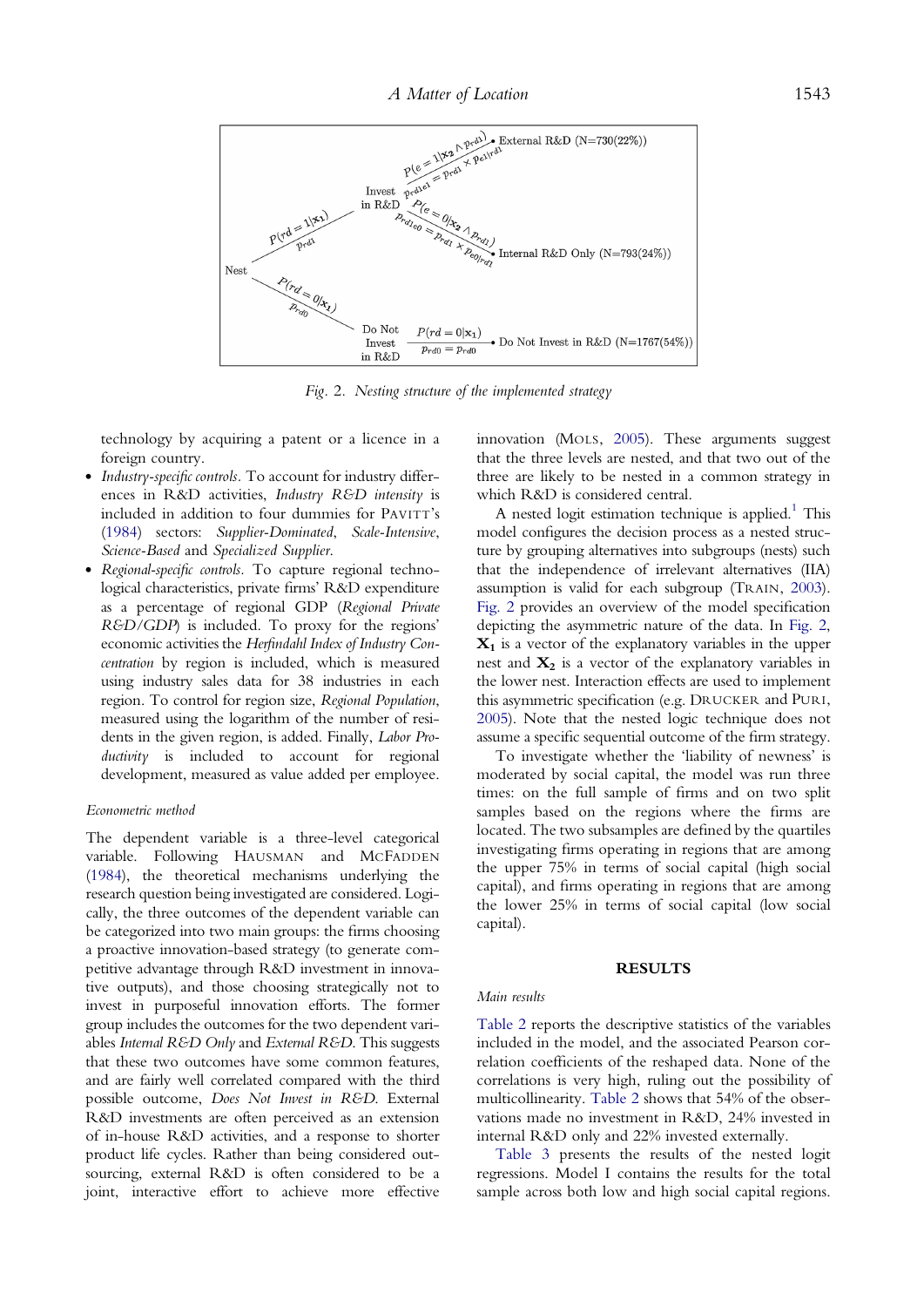<span id="page-7-0"></span>

|                    |                                                        | Mean     | <b>SD</b> | Minimum  | Maximum  | $[1]$    | $[2]$    | $[3]$    | $[4]$    | $[5]$    | [6]      | $[7]$    | [8]      | $[9]$    |
|--------------------|--------------------------------------------------------|----------|-----------|----------|----------|----------|----------|----------|----------|----------|----------|----------|----------|----------|
| $[1]$              | Does Not Invest in R&D                                 | 0.540    | 0.498     | 0.000    | 1.000    |          |          |          |          |          |          |          |          |          |
| $[2]$              | Internal R&D Only                                      | 0.243    | 0.429     | 0.000    | 1.000    | $-0.625$ |          |          |          |          |          |          |          |          |
| $[3]$              | External R&D                                           | 0.217    | 0.412     | 0.000    | 1.000    | $-0.558$ | $-0.300$ |          |          |          |          |          |          |          |
| $[4]$              | Regional Social Capital                                | 1.749    | 0.759     | 0.000    | 2.941    | $-0.163$ | 0.090    | 0.104    |          |          |          |          |          |          |
| $[5]$              | Firm Age                                               | 4.067    | 0.729     | 1.000    | 6.247    | $-0.054$ | 0.027    | 0.037    | 0.129    |          |          |          |          |          |
| [6]                | Firm Size                                              | 103.306  | 255.374   | 0.000    | 7085.000 | $-0.151$ | 0.057    | 0.124    | 0.018    | 0.052    |          |          |          |          |
| $[7]$              | Member of a Corporate Group                            | 0.301    | 0.459     | 0.000    | 1.000    | $-0.158$ | 0.053    | 0.136    | 0.030    | $-0.095$ | 0.268    |          |          |          |
| [8]                | Export Intensity                                       | 29.944   | 30.234    | 0.000    | 100.000  | $-0.278$ | 0.162    | 0.167    | 0.117    | $-0.008$ | 0.151    | 0.128    |          |          |
| $[9]$              | <b>Customer Satisfaction</b>                           | 0.715    | 0.451     | 0.000    | 1.000    | $-0.090$ | 0.025    | 0.083    | $-0.030$ | 0.036    | 0.077    | 0.039    | $-0.002$ |          |
| [10]               | Firm Human Capital                                     | 5.249    | 7.431     | 0.000    | 85.71    | $-0.188$ | 0.086    | 0.138    | $-0.047$ | $-0.028$ | 0.082    | 0.203    | 0.107    | 0.085    |
| $\lceil 11 \rceil$ | Patent Acquisition                                     | 0.021    | 0.144     | 0.000    | 1.000    | $-0.084$ | 0.042    | 0.058    | 0.030    | 0.045    | 0.117    | 0.065    | 0.074    | 0.051    |
| $[12]$             | Industry R&D Intensity                                 | 0.809    | 0.853     | 0.000    | 5.707    | $-0.219$ | 0.114    | 0.146    | 0.057    | $-0.042$ | 0.049    | 0.112    | 0.139    | 0.049    |
| $[13]$             | Supplier-Dominated                                     | 0.524    | 0.500     | 0.000    | 1.000    | 0.155    | $-0.091$ | $-0.093$ | $-0.059$ | 0.002    | $-0.049$ | $-0.123$ | $-0.055$ | $-0.049$ |
| $[14]$             | Scale-Intensive                                        | 0.169    | 0.375     | 0.000    | 1.000    | 0.074    | $-0.038$ | $-0.050$ | $-0.069$ | 0.007    | 0.033    | 0.045    | $-0.166$ | $-0.005$ |
| $[15]$             | Science-Based                                          | 0.039    | 0.195     | 0.000    | 1.000    | $-0.105$ | 0.018    | 0.110    | $-0.026$ | $-0.005$ | 0.037    | 0.085    | $-0.005$ | 0.049    |
| [16]               | Specialized Supplier                                   | 0.268    | 0.443     | 0.000    | 1.000    | $-0.193$ | 0.128    | 0.099    | 0.137    | $-0.006$ | 0.010    | 0.064    | 0.205    | 0.038    |
| [17]               | Regional Expenditure on Innovation (% of regional GDP) | 0.539    | 0.361     | 0.010    | 1.320    | $-0.113$ | 0.083    | 0.049    | 0.403    | 0.090    | 0.036    | 0.042    | 0.043    | 0.026    |
| [18]               | Herfindahl Index of Industry Concentration             | 0.152    | 0.033     | 0.122    | 0.398    | 0.111    | $-0.066$ | $-0.066$ | $-0.447$ | $-0.053$ | $-0.029$ | $-0.024$ | $-0.111$ | 0.022    |
| [19]               | Regional Population                                    | 15.209   | 0.706     | 12.689   | 16.007   | $-0.028$ | 0.043    | $-0.012$ | 0.017    | 0.097    | $-0.016$ | $-0.049$ | 0.027    | 0.018    |
| [20]               | Labour Productivity                                    | 30.004   | 4.356     | 19.100   | 36.000   | $-0.133$ | 0.104    | 0.051    | 0.550    | 0.178    | 0.024    | 0.021    | 0.085    | 0.009    |
|                    |                                                        | $[10]$   | $[11]$    | $[12]$   | $[13]$   | $[14]$   | $[15]$   | [16]     | $[17]$   | $[18]$   | $[19]$   |          |          |          |
| $[12]$             | Industry R&D Intensity                                 | 0.073    |           |          |          |          |          |          |          |          |          |          |          |          |
| $[13]$             | Supplier-Dominated                                     | 0.230    | $-0.365$  |          |          |          |          |          |          |          |          |          |          |          |
| $[14]$             | Scale-Intensive                                        | $-0.187$ | $-0.134$  | $-0.477$ |          |          |          |          |          |          |          |          |          |          |
| $[15]$             | Science-Based                                          | $-0.002$ | 0.556     | $-0.219$ | $-0.091$ |          |          |          |          |          |          |          |          |          |
| [16]               | Specialized Supplier                                   | 0.241    | 0.280     | $-0.635$ | $-0.264$ | $-0.121$ |          |          |          |          |          |          |          |          |
| $[17]$             | Regional Expenditure on Innovation (% of regional GDP) | 0.106    | 0.086     | $-0.132$ | 0.018    | 0.033    | 0.121    |          |          |          |          |          |          |          |
| [18]               | Herfindahl Index of Industry Concentration             | 0.031    | $-0.080$  | 0.027    | 0.067    | $-0.031$ | $-0.074$ | $-0.161$ |          |          |          |          |          |          |
| [19]               | Regional Population                                    | 0.023    | 0.067     | $-0.123$ | 0.025    | 0.017    | 0.111    | 0.238    | $-0.160$ |          |          |          |          |          |
| [20]               | Labour Productivity                                    | $-0.040$ | 0.108     | $-0.137$ | $-0.012$ | 0.021    | 0.157    | 0.455    | $-0.402$ | 0.594    |          |          |          |          |

Table 2. Descriptive statistics and correlation matrix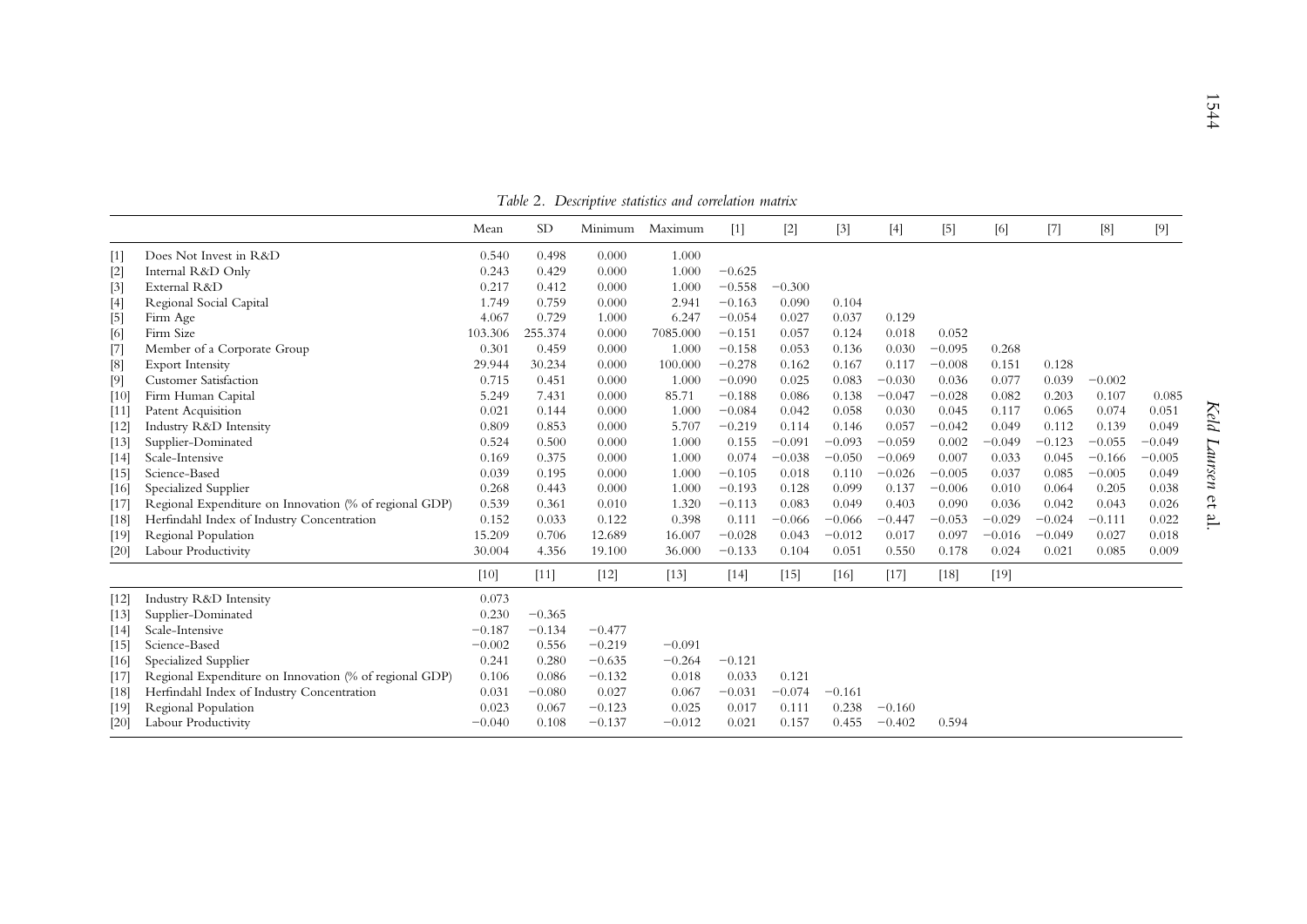|  | Table 3. Determinant of research and development (R&D) activity: results of the nested logit regression |  |  |  |  |  |  |  |  |
|--|---------------------------------------------------------------------------------------------------------|--|--|--|--|--|--|--|--|
|--|---------------------------------------------------------------------------------------------------------|--|--|--|--|--|--|--|--|

<span id="page-8-0"></span>

|                                             | Model I<br>Total sample | Model II<br>High regional social capital | Model III<br>Low regional social capital |
|---------------------------------------------|-------------------------|------------------------------------------|------------------------------------------|
| Make or buy equation                        |                         |                                          |                                          |
| Regional Social Capital × External R&D      | $0.242**$               |                                          |                                          |
|                                             | [0.120]                 |                                          |                                          |
| Regional Social Capital × Internal R&D Only | $0.330***$              |                                          |                                          |
|                                             | [0.126]                 |                                          |                                          |
| Firm Age $\times$ External R&D              | $0.214**$               | 0.130                                    | $0.383**$                                |
|                                             | [0.098]                 | [0.219]                                  | [0.156]                                  |
| Firm Age $\times$ Internal R&D Only         | 0.082                   | 0.035                                    | $0.342**$                                |
|                                             | [0.081]                 | [0.208]                                  | [0.134]                                  |
| Invest in R&D equation                      |                         |                                          |                                          |
| Firm Size                                   | $0.002***$              | $0.006***$                               | 0.001                                    |
|                                             | [0.001]                 | [0.002]                                  | [0.000]                                  |
| Member of a Corporate Group                 | $0.236**$               | 0.210                                    | 0.258                                    |
|                                             | [0.103]                 | [0.258]                                  | [0.202]                                  |
| <b>Export Intensity</b>                     | $0.014***$              | $0.014***$                               | $0.014***$                               |
|                                             | [0.001]                 | [0.004]                                  | [0.003]                                  |
| <b>Customer Satisfaction</b>                | $0.308***$              | 0.209                                    | 0.138                                    |
|                                             | [0.088]                 | [0.226]                                  | [0.199]                                  |
| Firm Human Capital                          | $0.039***$              | $0.078**$                                | $0.036**$                                |
|                                             | [0.008]                 | [0.024]                                  | [0.015]                                  |
| Patent Acquisition                          | $0.615*$                | 14.221***                                | 0.014                                    |
|                                             | [0.339]                 | [0.477]                                  | [0.901]                                  |
| Industry R&D Intensity                      | $0.318***$              | $0.624***$                               | $0.261**$                                |
|                                             | [0.081]                 | [0.194]                                  | [0.124]                                  |
| Supplier-Dominated                          | $-0.431***$             | $-0.301$                                 | $-0.230$                                 |
|                                             | [0.113]                 | [0.292]                                  | [0.263]                                  |
| Scale-Intensive                             | $-0.434***$             | $-0.777**$                               | $-0.027$                                 |
|                                             | [0.143]                 | [0.375]                                  | [0.304]                                  |
| Science-Based                               | $-0.205$                | $-0.685$                                 | $-0.219$                                 |
|                                             | [0.284]                 | [0.770]                                  | [0.570]                                  |
| Specialized Supplier                        | Benchmark               | Benchmark                                | Benchmark                                |
| Regional Expenditure on                     | $0.128\,$               | 0.012                                    | 0.421                                    |
| Innovation (% of regional GDP)              | [0.133]                 | [0.297]                                  | [0.483]                                  |
| Herfindahl Index of Industry                | $-1.879$                | $-1.425$                                 | $-3.646$                                 |
| Concentration                               | [1.525]                 | [35.183]                                 | [2.379]                                  |
| Regional Population                         | $-0.058$                | $-0.038$                                 | $-0.172$                                 |
|                                             | [0.087]<br>0.013        | [0.934]<br>0.081                         | [0.012]<br>0.033                         |
| Labour Productivity                         |                         |                                          |                                          |
| Constant                                    | [0.017]<br>$-2.313$     | [0.485]<br>$-5.045$                      | [0.056]<br>$-1.018$                      |
|                                             | [1.711]                 | [12.285]                                 | [3.435]                                  |
| Number of observations                      | 8574                    | 1536                                     | 2151                                     |
| Number of firms observed                    | 2849                    | 512                                      | 717                                      |
| Log-likelihood                              | $-2599.16$              | $-468.964$                               | $-1272.16$                               |
| Chi <sup>2</sup>                            | 398.87***               | 1167.55***                               | 199.08***                                |
|                                             |                         |                                          |                                          |

Note:  $\mathbf{\hat{y}}$  < 0.10;  $\mathbf{\hat{x}*\hat{y}}$  < 0.05;  $\mathbf{\hat{x}*\hat{y}}$  < 0.01. Two-tailed tests of significance. Standard errors are given in parentheses.

Models II and III respectively present the results for the sample of firms located in regions with high social interaction and low social interaction.

Support is found for Hypothesis 1. Model I provides positive and significant estimates for firm age explaining firms' external knowledge acquisitions (significant at the 1% level). This result implies that older firms are overrepresented among those investing in external R&D. It was found also that younger firms are less likely to invest only in internal R&D. Note that a Wald test suggests that the liability of newness appears equally strong for external R&D compared with internal R&D investment only.

The significance of the interaction term Regional Social Capital × External R&D in Model I shows that regional social capital facilitates external R&D acquisition, lending support to Hypothesis 2a that firms operating in settings associated with high levels of regional social capital are more likely to acquire R&D externally than similar firms operating in settings associated with low levels of regional social capital. It is observed also that the coefficient of Regional Social Capital × Internal R&D Only is positive and significant. A Wald test indicates that the two parameters cannot be considered to be different. There may be two reasons for this. First, firms'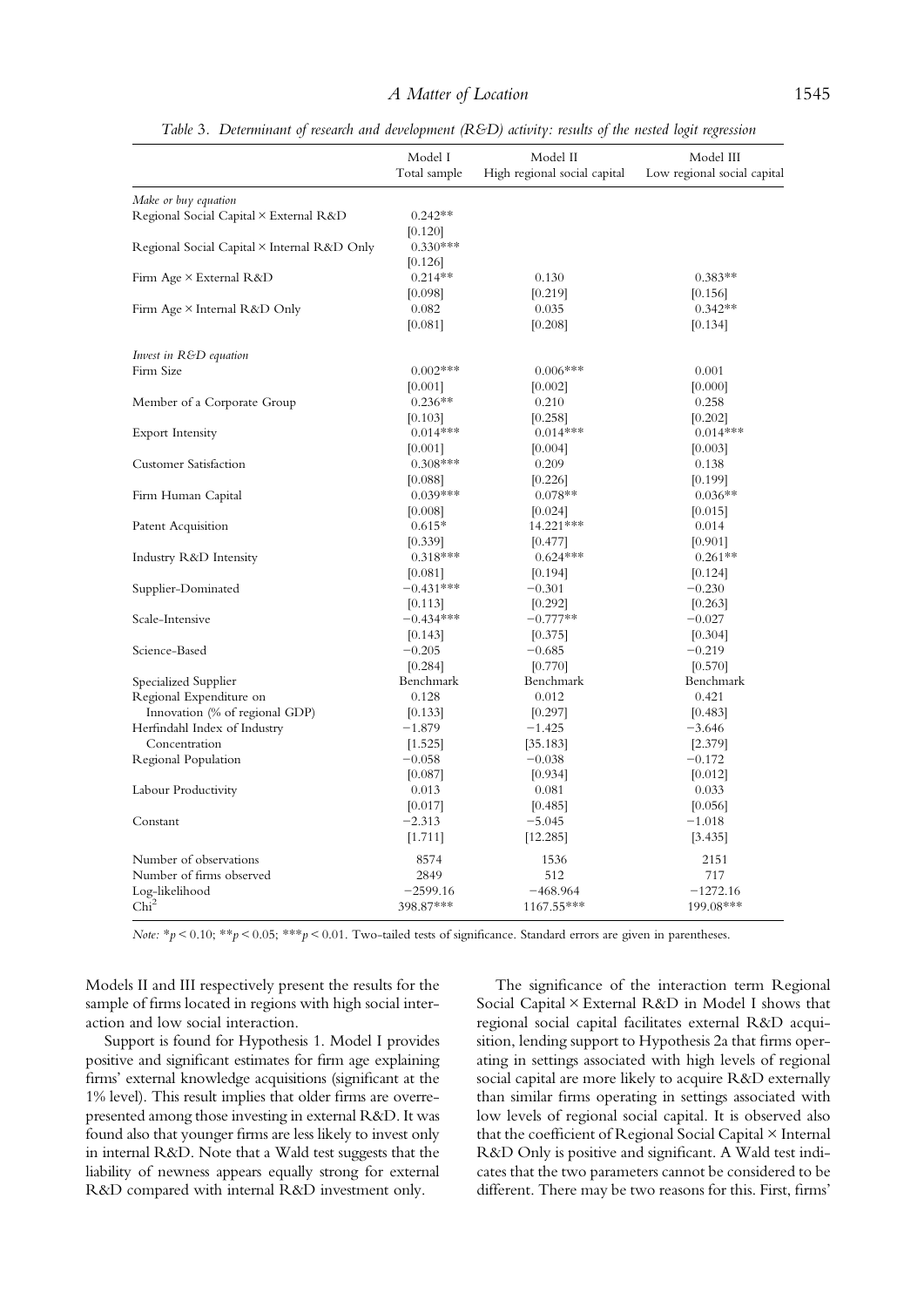investments in in-house R&D can enhance the value of a location characterized by high levels of social capital: to gain from external knowledge facilitated by geographically bounded social capital, firms are better off having higher levels of in-house knowledge because it enhances the firm's ability to understand and absorb external knowledge (COHEN and LEVINTHAL, [1990](#page-11-0)). Second, the value of internal R&D investments can be enhanced by external knowledge facilitated by localized social capital. Often, an internal R&D-based search is not on its own sufficient to resolve all the problems that arise in the course of an innovation project. A combination of in-house and beyond-firm knowledge is required (ROSENKOPF and ALMEIDA, [2003](#page-13-0)).

Taken together, Models II and III in [Table 3](#page-8-0) suggest that young firms suffer from the liability of newness only if they are located in regions with low social capital. Age does not seem to play a role for firms operating in regions characterized by high levels of social capital. Thus, social capital acts as a moderator, and the results support Hypothesis 2b.<sup>2</sup> Again, a Wald test shows that the magnitude of the liability of newness for internal R&D investment only is not different from external R&D investment in a low social capital setting.

Average marginal effects (AMEs) associated with firm age in Model III can be found in Table A1 in Appendix A in the Supplementary data online. These are calculated for all three potential choices and illustrate the change in probabilities given a one unit increment in firm age at mean values. Increasing Firm Age × Internal R&D Only by one unit is associated with a 5.4 percentage point increment in the likelihood of investing externally, given that initially firms only invest internally. Similarly, the same unit change is associated with a 3.3 percentage point reduction in the likelihood of not investing in R&D given that the respondent is investing externally. Older firms tend to be more active in R&D in low social capital regions. While the AMEs tend to be consistent in the external and internal nodes, the magnitudes in the external node seem greater in absolute values.

### Robustness checks

A number of robustness checks were performed to evaluate the consistency of the results. The outcomes of these checks are reported in Table A2 in the Supplementary data online. First, the estimates might be affected by the choice of region as the level of aggregation for the social capital variable. To address this issue, the analysis is performed at the provincial level using five items. Three (Number of non-profit firms; Number of unpaid workers in non-profit organizations; and Number of employees in non-profit firms) provide a measure of local involvement in social associations. Following PUTNAM [\(2002\)](#page-13-0), a measure of Social inclusion based on the number of foreign residents is included. Finally, PORTES and SENSENBRENNER ([1993](#page-13-0)) argue that social capital is generated by individual disciplined compliance with group expectations and respect for contractual terms. Hence, a measure of Enforceable trust is used based on the number of legal cases per capita over non-recognition of payment obligations in 2001. The results are reported in the top section of Table A2 in the Supplementary data online, and are consistent with the results obtained at the regional level.

Second, consideration was given to whether the reported results are a consequence of the choice to use the 25th and 75th percentiles of the social capital values to define low and high social capital regions respectively. They were varied both upwards and downwards but remained unchanged even when the 50th percentile was used to create a dichotomy of low and high social capital regions and when the 10th and 90th percentiles were used as border values. The results in general were robust to these specification changes.

Third, to be parsimonious when estimating the nested logit models reported in [Table 3](#page-8-0), the group of firms that invest in both internal and external R&D and the group of firms that invest only in external R&D were separated. Results were consistent but less significant for the category of firms investing only in external R&D (see Table A2 in the Supplementary data online). The sample was then split by social capital values using first the 25th/75th percentile split and then the 10th/90th percentile split. The age relation holds only for low social capital regions, and only for the 10th/90th percentile split. However, the relatively small number of observations of investment in both internal and external R&D, and in only external R&D reduces the power of these tests, and the strength of their foundation for any conclusions. Nevertheless, the findings are in line with the main story in this paper.

## DISCUSSION

This study demonstrated that geographically bounded social capital shapes young firms' tendencies to acquire external R&D. It was argued that it is difficult for young firms (compared with older firms) to establish relationships with key resource holders, and to access external sources of knowledge, and that geographically bounded social capital moderates the liability of newness. Empirically, social capital was shown to represent a contextual variable that increases the likelihood that young firms will exploit external R&D, thereby compensating for the liability of newness. Theoretically, these empirical findings can be accounted for by the collaboration inducing effect, the appropriability effect and the communication effect.

Following STINCHCOMBE's [\(1965\)](#page-13-0) analysis of the liability of newness, researchers have tried to identify factors that influence the survival of young organizations. This article contributes to this work by showing that new firms are less likely to participate in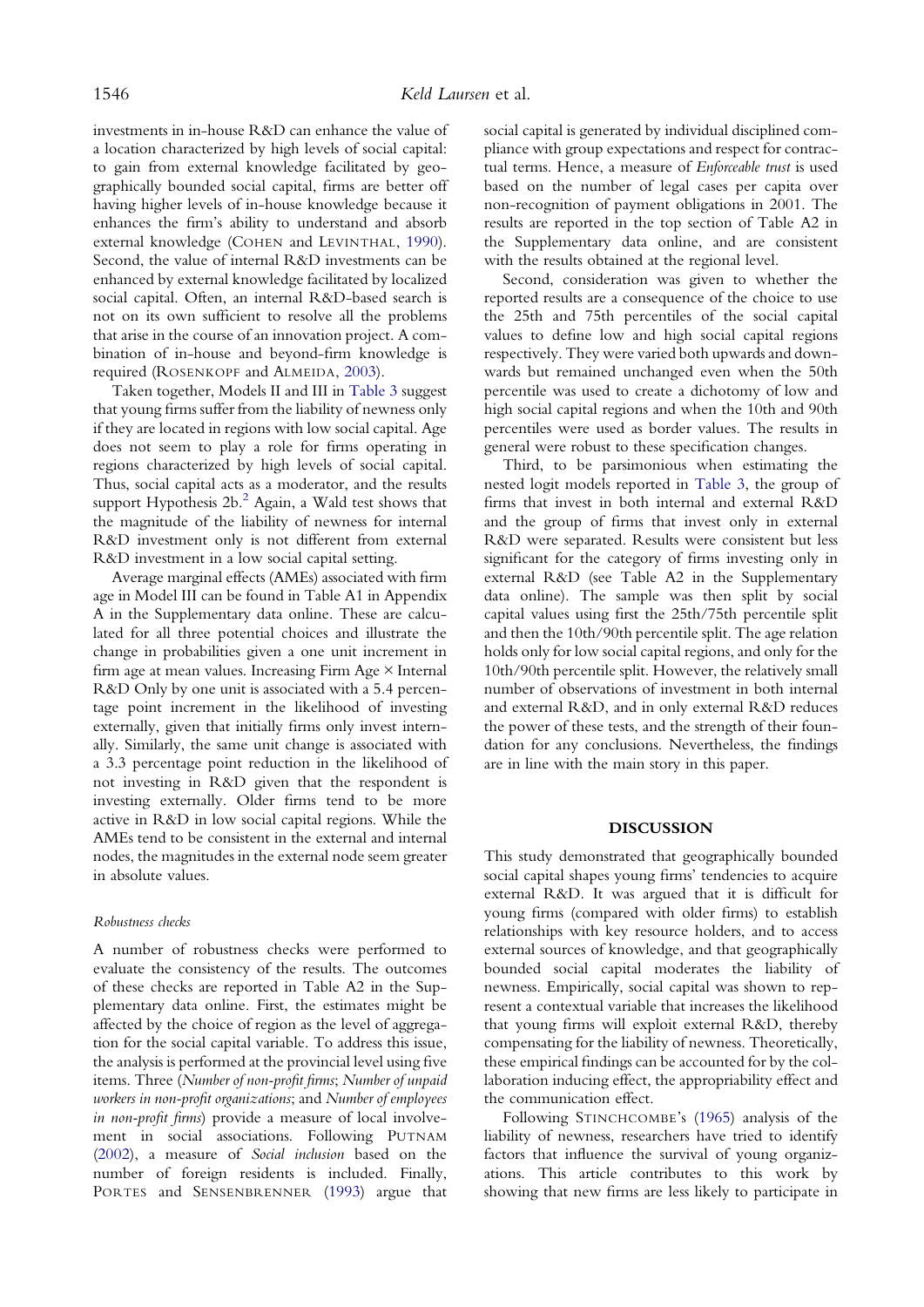external R&D networks. It also contribute to the debate in economic geography (BEUGELSDIJK, [2007](#page-11-0); STERN-BERG, [2001\)](#page-13-0) and provides evidence suggesting that regional social capital is an important contingency for small firms' engagement in external R&D. Following the directions in BEUGELSDIJK [\(2007\)](#page-11-0), the present paper shows that regional settings have an impact on small firms' innovation-related behaviour. The results are consistent with work in economic geography highlighting the importance of location for firm competitiveness, in relation to industrial districts and territorial innovation systems (BRUSCO, [1982;](#page-11-0) ROMANELLI and KHESSINA, [2005](#page-13-0)). This article contributes also to understanding the difference between the general knowledge base and specific sources of knowledge and their impact on spatial distributions (e.g., KENNEY and PATTON, [2005\)](#page-12-0).

The study adds to the social capital literature in two ways. First, the research shows that geographically constrained social capital can yield private benefits to firms (in the present study, reducing the liability of newness in the context of R&D outsourcing), but that it is the collective aspect (localized norms and networks that induce cooperative behaviour and a willingness to act together) which facilitates these private benefits. Second, by linking firm strategies to geographically constrained social capital, the study demonstrates the value of integrating concepts from the social capital, geography and entrepreneurship literatures.

This study has some limitations. The focus was on the positive net effects of social capital, whereas social capital can also have negative effects. Relying on GRANOVET-TER [\(1973\)](#page-11-0), social capital scholars recognize that strong ties can have negative consequences, such as excessive claims on group members and exclusion of outsiders (PORTES, [1998](#page-13-0), p. 15). PUTNAM [\(2000\)](#page-13-0) suggests that there are two forms of (within-group) social capital: bonding social capital and bridging social capital. When bonding social capital prevails, there may be negative effects on knowledge sharing. In line with PUTNAM [\(2001](#page-13-0)), it should be acknowledged that it is very difficult empirically to separate these types of ties. The measure of social capital proposed in this paper is based on a combination of measures related to bonding and bridging ties. Although valuable, research that separates bonding and bridging social ties would be extremely difficult to carry out at the relatively high level of aggregation of the Italian regions.

Furthermore, although prior research suggests that formal links occur in close geographical proximity (e.g., FELDMAN, [1994;](#page-11-0) JAFFE, [1989](#page-12-0)), this study does not provide information on whether or not the R&D selling partner is located in the firm's home region. It might be that a high level of regional social capital allows the acquiring firm to be better connected socially to a selling firm located in the home region, or alternatively, that a high level of regional social capital makes acquirers better able to learn to deal with the process

of outsourcing R&D generally (beyond the home region). Future research should collect data on the geographic origins of acquired R&D to disentangle further the effects investigated in this paper. Related to this is the more general point that this paper hypothesized relationships between regional social capital and the firm-level variables that are observed empirically but based on theoretical mechanisms which are not observable. Three theoretical mechanisms were proposed – the collaboration-inducing effect, the appropriability effect and the communication effect – to explain why regional social capital should be linked to external R&D; however, it is a limitation that these effects were not modelled empirically. Future research could provide more fine-grained empirical analyses that account explicitly for the relevant theoretical mechanisms.

Greater emphasis on how geographically bounded social capital enables and constrains behaviour in young organizations would seem a fruitful area for future research. Here, the focus was on R&D activity, but regional social capital might influence the effectiveness of other external relations of entrepreneurial firms. The insights from research along these lines would inform the decisions made by entrepreneurial firms about how to work with external partners. Finally, the paper investigates the probability of linkages being established with an external R&D partner but it does not examine the formal outcomes of such linkages. Follow-up research could investigate the extent to which social capital not only lowers the liability of newness barrier but also enhances firm performance once this hurdle has been cleared.

Acknowledgements – The authors gratefully acknowledge the comments made by the Editor and three reviewers; and by the audiences at the Science and Policy Research Unit (SPRU) Conference on 'Technical Change: History, Economics and Policy' in honour of Nick von Tunzelmann, 2010; at the Academy of Management Conference 2010; and at the Danish Research Unit for Industrial Dynamics (DRUID) Conference 2011, on earlier versions of this paper. The authors also thank Cristiano Zazzara and the research department at Capitalia (now Unicredit) for the provision of the firm-level data set used in this paper. The usual caveats apply.

Disclosure statement - No potential conflict of interest was reported by the authors.

Funding – K. Laursen and T. Reichstein acknowledge the financial support received from the Danish Council for Independent Research/Social Sciences [grant number 09- 068739].

Supplemental data – Supplemental data for this article can be accessed at http://10.1080/00343404.2015.1041370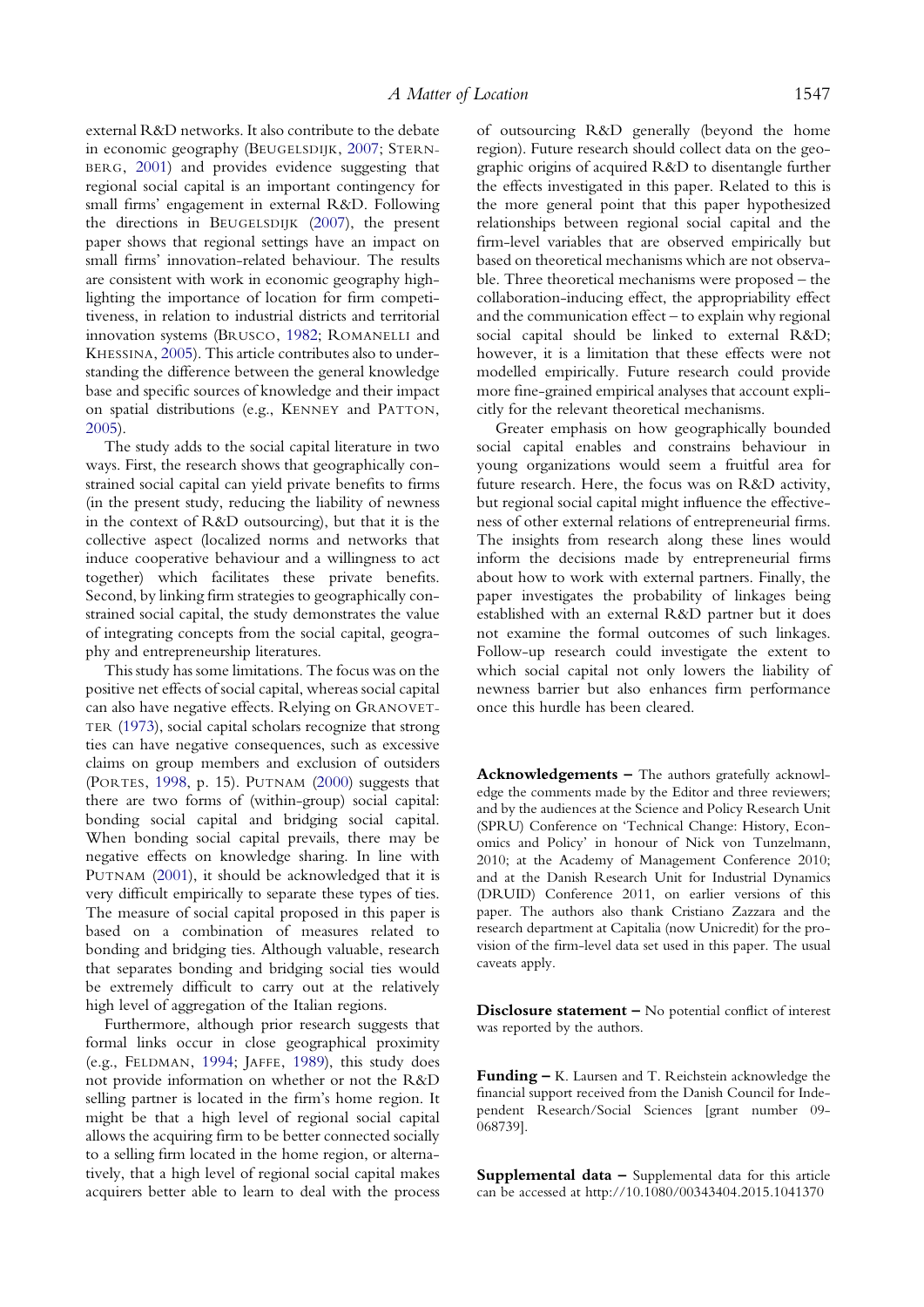#### ORCID

<span id="page-11-0"></span>Keld Laursen D<http://orcid.org/0000-0002-2763-3989> Toke Reichstein [http://orcid.org/0000-0002-1836-](http://orcid.org/0000-0002-1836-8802) [8802](http://orcid.org/0000-0002-1836-8802)

# **NOTES**

- 1. A multinomial logit model violated the IIA assumption, supporting the choice of a nested logit.
- 2. To confirm that differences between young and old firms are less pronounced in regions with higher levels of social capital, the means of the External R&D dummy for the two independent groups of firms were compared (i.e. younger and older than 15 years) across high and low social capital settings. In low social capital settings, the t-test indicates that there is a statistically significant difference between the mean of the External R&D dummy for the two group of firms  $(t = -2.5869, p = 0.0098)$ . In high social capital settings, this difference is not significant  $(t = -1.6275)$ ,  $p = 0.1042$ .

## **REFERENCES**

BEUGELSDIJK S. (2007) The regional environment and a firm's innovative performance: a plea for a multilevel interactionist approach, Economic Geography 83, 181–99. [doi:10.1111/j.1944-8287.2007.tb00342.x](http://dx.doi.org/10.1111/j.1944-8287.2007.tb00342.x)

BEUGELSDIJK S. and SCHAIK T. V. (2005) Differences in social capital between 54 Western European regions, Regional Studies 39, 1053–64. [doi:10.1080/00343400500328040](http://dx.doi.org/10.1080/00343400500328040)

BRUDERL J. and PREISENDORFER P. (1998) Network support and the success of newly founded businesses, Small Business Economics 10, 213–225. [doi:10.1023/A:1007997102930](http://dx.doi.org/10.1023/A:1007997102930)

- BRUSCO S. (1982) The Emilian model: productive decentralisation and social integration, Cambridge Journal of Economics 6, 167–84. BURT R. S. (1992) Structural Holes: The Social Structure of Competition. Harvard University Press, Cambridge, MA.
- CAMAGNI R. (1995) Global network and local milieu: towards a theory of economic space, in CAMAGNI R. (Ed.) The Industrial Enterprise and its Environment: Spatial Perspectives, pp. 195–214. Averbury, Aldershot.

CAPITALIA (2005) Indagine sulle imprese Italiane: Rapporto sul sistema produttivo e sulla politica industriale. Capitalia, Rome.

- CASSIMAN B. and VEUGELERS R. (2002) Spillovers and R&D cooperation: some empirical evidence, American Economic Review 92, 1169–1184. [doi:10.1257/00028280260344704](http://dx.doi.org/10.1257/00028280260344704)
- CASSIMAN B. and VEUGELERS R. (2006) In search of complementarity in innovation strategy: internal R&D and external knowledge acquisition, Management Science 52, 68–82. [doi:10.1287/mnsc.1050.0470](http://dx.doi.org/10.1287/mnsc.1050.0470)
- CEFIS E. and MARSILI O. (2005) A matter of life and death: innovation and firm survival, Industrial and Corporate Change 14, 1167–1192. [doi:10.1093/icc/dth081](http://dx.doi.org/10.1093/icc/dth081)
- CERTO S. T., CORVIN J. G., DAILY C. M. and DALTON D. R. (2001) Wealth and the effects of founder management among IPO-stage new ventures, Strategic Management Journal 22, 641–658. [doi:10.1002/smj.182](http://dx.doi.org/10.1002/smj.182)
- COHEN W. M. and KLEPPER S. (1996) Firm size and the nature of innovation within industries: the case of process and product R&D, Review of Economics and Statistics 78, 232–243. [doi:10.2307/2109925](http://dx.doi.org/10.2307/2109925)
- COHEN W. M. and LEVINTHAL D. A. (1989) Innovation and learning: the two faces of R&D, Economic Journal 99, 569–596. [doi:10.](http://dx.doi.org/10.2307/2233763) [2307/2233763](http://dx.doi.org/10.2307/2233763)
- COHEN W. M. and LEVINTHAL D. A. (1990) Absorptive capacity: a new perspective of learning and innovation, Administrative Science Quarterly 35, 128–152. [doi:10.2307/2393553](http://dx.doi.org/10.2307/2393553)
- COLEMAN J. (1988) Social capital in the creation of human capital, American Journal of Sociology 94, 95–120. [doi:10.1086/228943](http://dx.doi.org/10.1086/228943)
- COOKE P., GOMEZ URANGA M. and ETXEBARRIA G. (1997) Regional innovation systems: institutional and organisational dimensions, Research policy 26, 475–491. [doi:10.1016/S0048-7333\(97\)00025-5](http://dx.doi.org/10.1016/S0048-7333(97)00025-5)
- CYERT R. M. and MARCH J. G. (1963) A Behavioral Theory of the Firm. Prentice-Hall, Englewood Cliffs, NJ.
- DEUTSCH Y. and ROSS T. W. (2003) You are known by the directors you keep: reputable directors as a signaling mechanism for young firms, Management Science 49, 1003–1017. [doi:10.1287/mnsc.49.8.1003.16399](http://dx.doi.org/10.1287/mnsc.49.8.1003.16399)
- DRUCKER S. and PURI M. (2005) On the benefits of concurrent lending and underwriting, Journal of Finance 60, 2763-2799. [doi:10.](http://dx.doi.org/10.1111/j.1540-6261.2005.00816.x) [1111/j.1540-6261.2005.00816.x](http://dx.doi.org/10.1111/j.1540-6261.2005.00816.x)
- DYER J. H. and SINGH H. (1998) The relational view: cooperative strategy and sources of interorganizational competitive advantage, Academy of Management Review 23, 660–679.
- ELFRING T. and HULSINK W. (2003) Networks in entrepreneurship: the case of high-technology firms, Small Business Economics 21, 409–422. [doi:10.1023/A:1026180418357](http://dx.doi.org/10.1023/A:1026180418357)
- FELDMAN M. P. (1994) The Geography of Innovation. Kluwer, Amsterdam.
- GANS J. S. and STERN S. (2003) The product market and the market for 'ideas': commercialization strategies for technology entrepreneurs, Research Policy 32, 333–350. [doi:10.1016/S0048-7333\(02\)00103-8](http://dx.doi.org/10.1016/S0048-7333(02)00103-8)
- GRANOVETTER M. (1973) The strength of weak ties, American Journal of Sociology 78, 1360–1380. [doi:10.1086/225469](http://dx.doi.org/10.1086/225469)
- GRANOVETTER M. (1985) Economic action and social structure: the problem of embeddedness, American Journal of Sociology 91, 481–510. [doi:10.1086/228311](http://dx.doi.org/10.1086/228311)
- GREVE H. R. and TAYLOR A. (2000) Innovations as catalysts for organizational change: shifts in organizational cognition and search, Administrative Science Quarterly 45, 54–80. [doi:10.2307/2666979](http://dx.doi.org/10.2307/2666979)
- GRIMPE C. and KAISER U. (2010) Balancing internal and external knowledge acquisition: the gains and pains from R&D outsourcing, Journal of Management Studies 47, 1483-1509. [doi:10.1111/j.1467-6486.2010.00946.x](http://dx.doi.org/10.1111/j.1467-6486.2010.00946.x)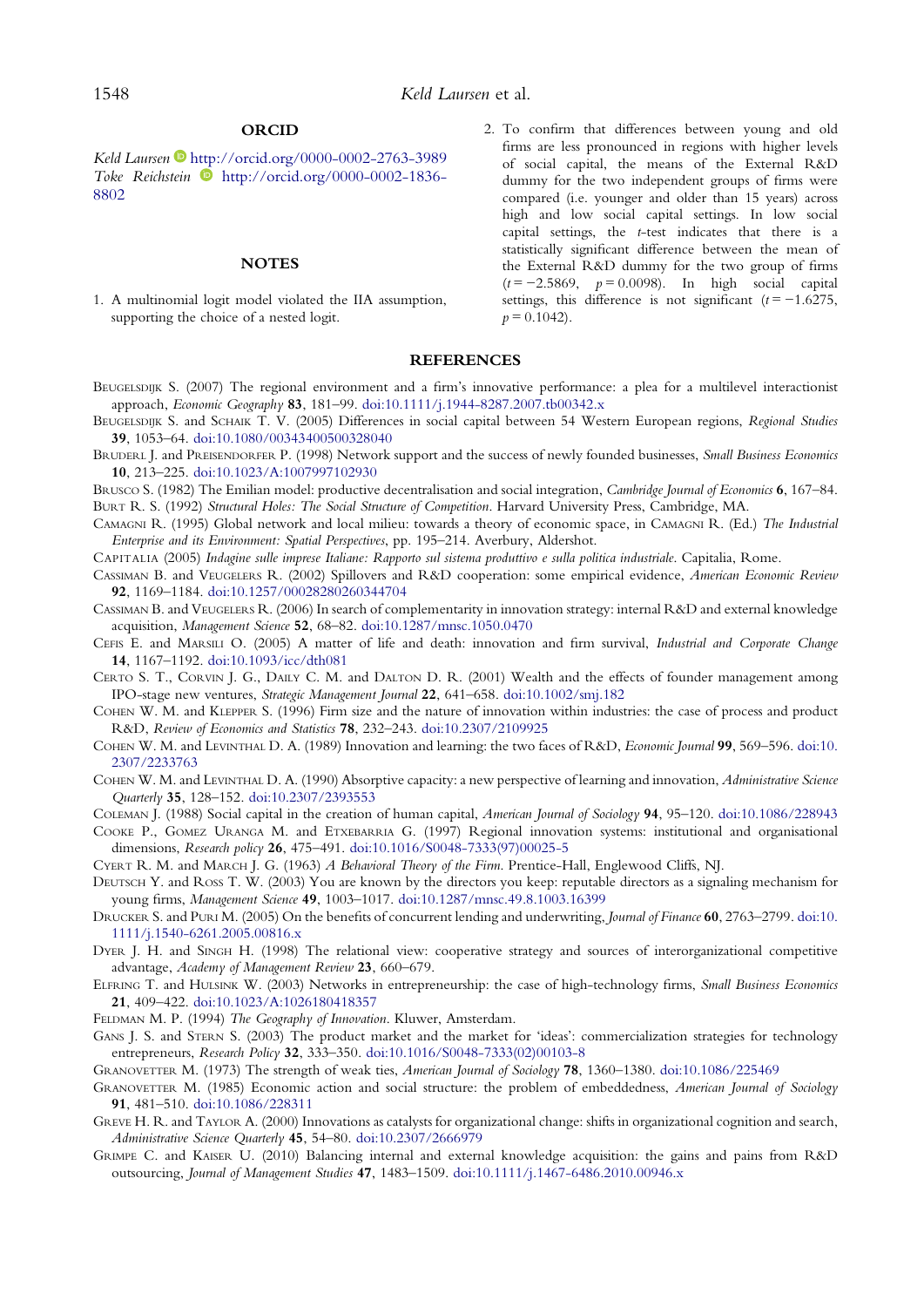- <span id="page-12-0"></span>GUISO L., SAPIENZA P. and ZINGALES L. (2004) The role of social capital in financial development, American Economic Review 94, 526–556. [doi:10.1257/0002828041464498](http://dx.doi.org/10.1257/0002828041464498)
- GUISO L., SAPIENZA P. and ZINGALES L. (2011) Civic capital as the missing link, in JESS BENHABIB A. B. and MATTHEW O. J. (Eds) Handbook of Social Economics, pp. 417–80. North-Holland, Amsterdam.
- GULATI R. (1995) Does familiarity breed trust? The implications of repeated ties for contractual choice in alliances, Academy of Management Journal 38, 85–112. [doi:10.2307/256729](http://dx.doi.org/10.2307/256729)
- HAUSER C., TAPPENIER G. and WALDE J. (2007) The learning region: the impact of social capital and weak ties on innovation, Regional Studies 41, 75–88. [doi:10.1080/00343400600928368](http://dx.doi.org/10.1080/00343400600928368)
- HAUSMAN J. and MCFADDEN D. (1984) Specification tests for the multinomial logit model, Econometrica 52, 1219–1240. [doi:10.](http://dx.doi.org/10.2307/1910997) [2307/1910997](http://dx.doi.org/10.2307/1910997)
- HENDERSON A. D. (1999) Firm strategy and age dependence: a contingent view of the liabilities of newness, adolescence and obsolescence, Administrative Science Quarterly 44, 281–314. [doi:10.2307/2666997](http://dx.doi.org/10.2307/2666997)
- HONIG B., LERNER M. and RABAN Y. (2006) Social capital and the linkages of high-tech companies to the military defense system: is there a signaling mechanism?, Small Business Economics 27, 419–437. [doi:10.1007/s11187-005-5644-y](http://dx.doi.org/10.1007/s11187-005-5644-y)
- IAMMARINO S. and MCCANN P. (2006) The structure and evolution of industrial clusters: transactions, technology and knowledge spillovers, Research Policy 35, 1018–1036. [doi:10.1016/j.respol.2006.05.004](http://dx.doi.org/10.1016/j.respol.2006.05.004)
- JAFFE A. (1989) Real effects of academic research, American Economic Review 79, 957–970.
- KAISER H. F. (1960) The application of electronic computers to factor analysis, Educational and Psychological Measurement 20, 141–151.
- KENNEY M. and PATTON D. (2005) Entrepreneurial geographies: support network in three high-technology industries, Economic Geography 81, 201–228. [doi:10.1111/j.1944-8287.2005.tb00265.x](http://dx.doi.org/10.1111/j.1944-8287.2005.tb00265.x)
- KNACK S. and KEEFER P. (1997) Does social capital have an economic payoff? A cross-country investigation, Quarterly Journal of Economics 112, 1251–1288. [doi:10.1162/003355300555475](http://dx.doi.org/10.1162/003355300555475)
- KOR Y. Y. and MISANGYI V. F. (2008) Outside directors' industry-specific experience and firms' liability of newness, Strategic Management Journal 29, 1345–1355. [doi:10.1002/smj.709](http://dx.doi.org/10.1002/smj.709)
- KRACKHARDT D. (1990) Assessing the political landscape: structure, cognition, and power in organizations, Administrative Science Quarterly 35, 342–369. [doi:10.2307/2393394](http://dx.doi.org/10.2307/2393394)
- KWON S.-W., HEFLIN C. and RUEF M. (2013) Community social capital and entrepreneurship, American Sociological Review 78, 980–1008. [doi:10.1177/0003122413506440](http://dx.doi.org/10.1177/0003122413506440)
- LAURSEN K., MASCIARELLI F. and PRENCIPE A. (2012a) Regions matter: how localized social capital affects innovation and external knowledge acquisition, Organization Science 23, 177-193. [doi:10.1287/orsc.1110.0650](http://dx.doi.org/10.1287/orsc.1110.0650)
- LAURSEN K., MASCIARELLI F. and PRENCIPE A. (2012b) Trapped or spurred by the home region: the effects of potential social capital on involvement in foreign markets for goods and technology, Journal of International Business Studies 43, 783-807. [doi:10.1057/](http://dx.doi.org/10.1057/jibs.2012.27) iibs.2012.27
- LAWSON C. and LORENZ E. (1999) Collective learning, tacit knowledge and regional innovative capacity, Regional Studies 33, 305–317. [doi:10.1080/713693555](http://dx.doi.org/10.1080/713693555)
- LEONE M. I. and REICHSTEIN T. (2012) Licensing-in fosters rapid invention! The effect of the grant-back clause and technological unfamiliarity, Strategic Management Journal 33, 965–985. [doi:10.1002/smj.1950](http://dx.doi.org/10.1002/smj.1950)
- LOVE J. H. and ROPER S. (2001) Outsourcing in the innovation process: locational and strategic determinants, Papers in Regional Science 80, 317-336. [doi:10.1007/PL00013635](http://dx.doi.org/10.1007/PL00013635)
- LOVE J. H. and ROPER S. (2002) Internal versus external R&D: a study of R&D choice with sample selection, International Journal of the Economics of Business 9, 239–255. [doi:10.1080/13571510210134998](http://dx.doi.org/10.1080/13571510210134998)
- MALECKI E. J. (2012) Regional social capital: why it matters, Regional Studies 46, 1023-1039.
- MCEVILY B., PERRONE V. and ZAHEER A. (2003) Trust as an organizing principle, Organization Science 14, 91–103. [doi:10.1287/](http://dx.doi.org/10.1287/orsc.14.1.91.12814) [orsc.14.1.91.12814](http://dx.doi.org/10.1287/orsc.14.1.91.12814)
- MOLS M. (2005) Does being R&D intensive still discourage outsourcing?: evidence from Dutch manufacturing, Research Policy 34, 571–582. [doi:10.1016/j.respol.2005.03.007](http://dx.doi.org/10.1016/j.respol.2005.03.007)
- MORGAN K. (2004) The exaggerated death of geography: learning, proximity and territorial innovation systems, Journal of Economic Geography 4, 3–21. [doi:10.1093/jeg/4.1.3](http://dx.doi.org/10.1093/jeg/4.1.3)
- NAHAPIET J. and GHOSHAL S. (1998) Social capital, intellectual capital, and the organizational advantage, Academy of Management Review 23, 242–266.
- NELSON R. R. and WINTER S. (1982) An Evolutionary Theory of Economic Change. Harvard University Press, Cambridge, MA.
- NGUYEN T. V. and ROSE J. (2009) Building trust-evidence from Vietnamese entrepreneurs, Journal of Business Venturing 24, 165– 182. [doi:10.1016/j.jbusvent.2008.03.004](http://dx.doi.org/10.1016/j.jbusvent.2008.03.004)
- OCASIO W. (1997) Towards an attention-based view of the firm, Strategic Management Journal 18, 187–206. [doi:10.1002/\(SICI\)](http://dx.doi.org/10.1002/(SICI)1097-0266(199707)18:1+<187::AID-SMJ936>3.3.CO;2-B) [1097-0266\(199707\)18:1+<187::AID-SMJ936>3.3.CO;2-B](http://dx.doi.org/10.1002/(SICI)1097-0266(199707)18:1+<187::AID-SMJ936>3.3.CO;2-B)
- OSBORN R. N., HAGEDOORN J., DENEKAMP J. G., DUYSTERS G. and BAUGHN C. C. (1998) Embedded patterns of international alliance formation, Organization Studies 19, 617–638. [doi:10.1177/017084069801900404](http://dx.doi.org/10.1177/017084069801900404)
- OUCHI W. G. (1980) Markets, bureaucracies, and clans, Administrative Science Quarterly 25, 129-142. [doi:10.2307/2392231](http://dx.doi.org/10.2307/2392231)
- PARK R. E. (1926) The urban community as a spatial pattern and a moral order, in BURGESS E. W. (Ed.) The Urban Community, pp. 3–18. University of Chicago Press, Chicago, IL.
- PAVITT K. (1984) Sectoral patterns of technical change: towards a taxonomy and a theory, Research Policy 13, 343-373. [doi:10.](http://dx.doi.org/10.1016/0048-7333(84)90018-0) [1016/0048-7333\(84\)90018-0](http://dx.doi.org/10.1016/0048-7333(84)90018-0)